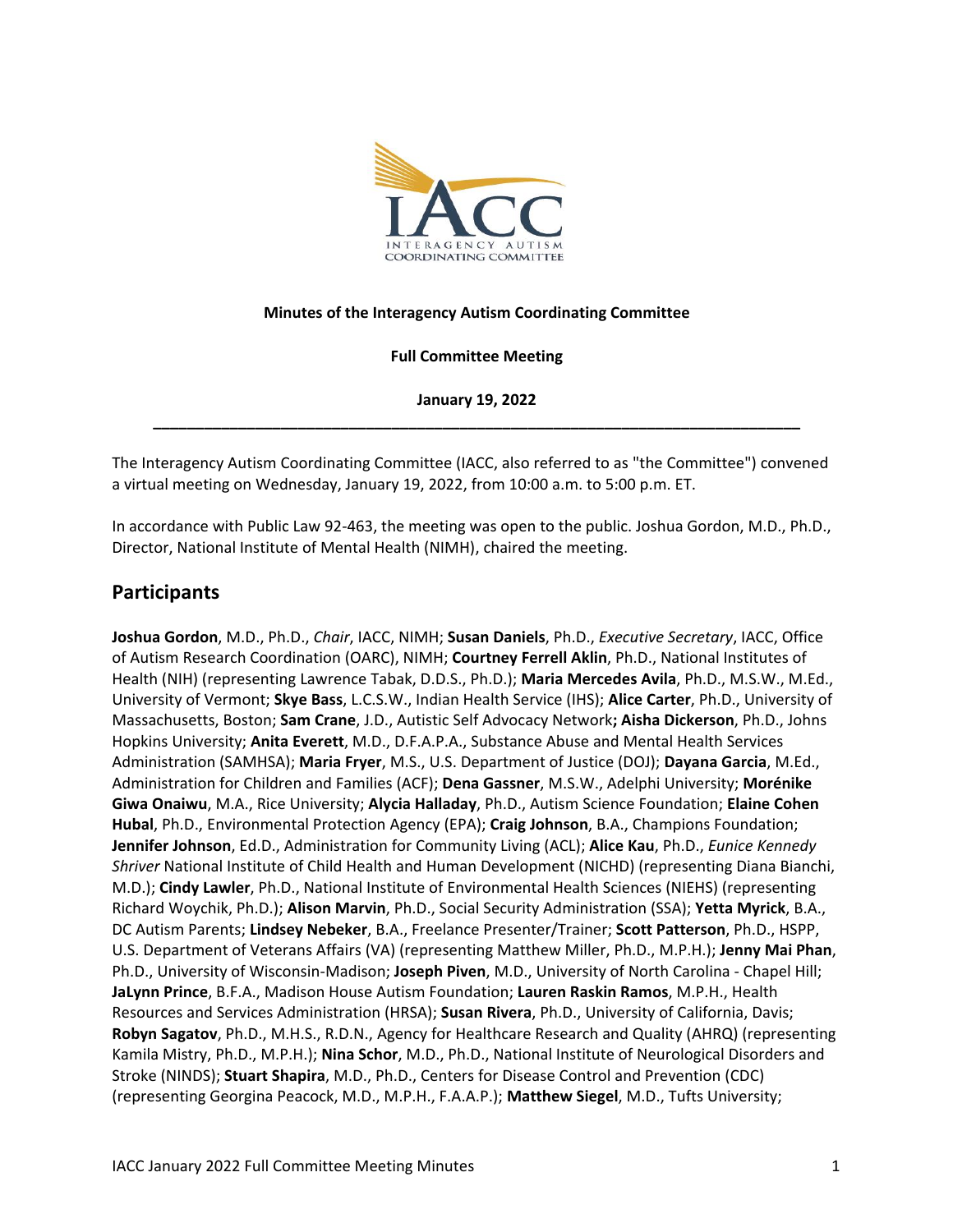**Ivanova Smith**, B.A., University of Washington; **Martine Solages**, M.D., U.S., Food and Drug Administration (FDA) (representing Tiffany Farchione, M.D.); **Teresa Souza**, Ph.D., U.S., Department of Housing and Urban Development (HUD); **Hari Srinivasan**, University of California, Berkeley; **Jodie Sumeracki**, B.A., Centers for Medicare and Medicaid Services (CMS); **Helen Tager-Flusberg**, Ph.D., Boston University; **Julie Lounds Taylor**, Ph.D., Vanderbilt University; **Debara Tucci**, M.D., M.S., M.B.A., F.A.C.S., National Institute on Deafness and Other Communication Disorders (NIDCD); **Paul Wang**, M.D., Simons Foundation; **Larry Wexler**, Ed.D., U.S. Department of Education (ED); **Stephen Whitlow**, J.D., Gateway Transition Center; **Nicole Williams**, Ph.D., Department of Defense (DoD); **Taryn Mackenzie Williams**, M.A., U.S. Department of Labor (DOL).

## **Welcome**

**Joshua Gordon, M.D., Ph.D.,** Director, NIMH and *Chair*, IACC **Susan Daniels, Ph.D.,** Director, OARC, NIMH; *Executive Secretary*, IACC; and Acting National Autism Coordinator

Dr. Joshua Gordon welcomed attendees to the meeting. He noted that Dr. Francis Collins has stepped down from his role as National Institutes of Health (NIH) Director. Dr. Lawrence Tabak is currently the Acting NIH Director and officially serving as a member of the Committee until a new NIH Director is appointed. Dr. Gordon welcomed new Committee member, Ms. Taryn Williams, and invited her to introduce herself. Ms. Williams said she serves as the Assistant Secretary of the U.S. Department of Labor's (DOL) Office of Disability Employment Policy (ODEP). Their Senior Policy Advisor, Dr. Scott Robertson, who has been actively involved with the Committee for several years, will continue to serve as an alternate.

Dr. Gordon said that Dr. Valerie Paradiz has retired from Autism Speaks and stepped down from the Committee. It is expected that the Department of Health and Humans Services (HHS) Secretary Xavier Becerra will soon identify a replacement from the existing pool of Committee nominees.

Dr. Daniels welcomed Dr. Anita Everett and invited her to introduce herself. Dr. Everett is the Director for the Center for Mental Health Services at the Substance Abuse and Mental Health Services Administration (SAMHSA). She formerly served as a Division Director for a community psychiatry program at Johns Hopkins University, where they had clinical services for adults who aged out of autism services. Her alternate is Mr. Mitchell Berger.

Dr. Susan Daniels said that she received minor corrections to the October 2021 meeting minutes, and the Committee voted to approve the minutes.

# **The Social Security Administration and the Autism Spectrum: Disability Insurance, Supplemental Security Income, and Work**

**Jeffrey Hemmeter, Ph.D.,** Acting Deputy Associate Commissioner; Office of Research, Demonstration, and Employment Support; SSA

Dr. Jeffrey Hemmeter described the role of the SSA and their policies and programs to support individuals with autism. SSA is an independent federal agency with approximately 60,000 employees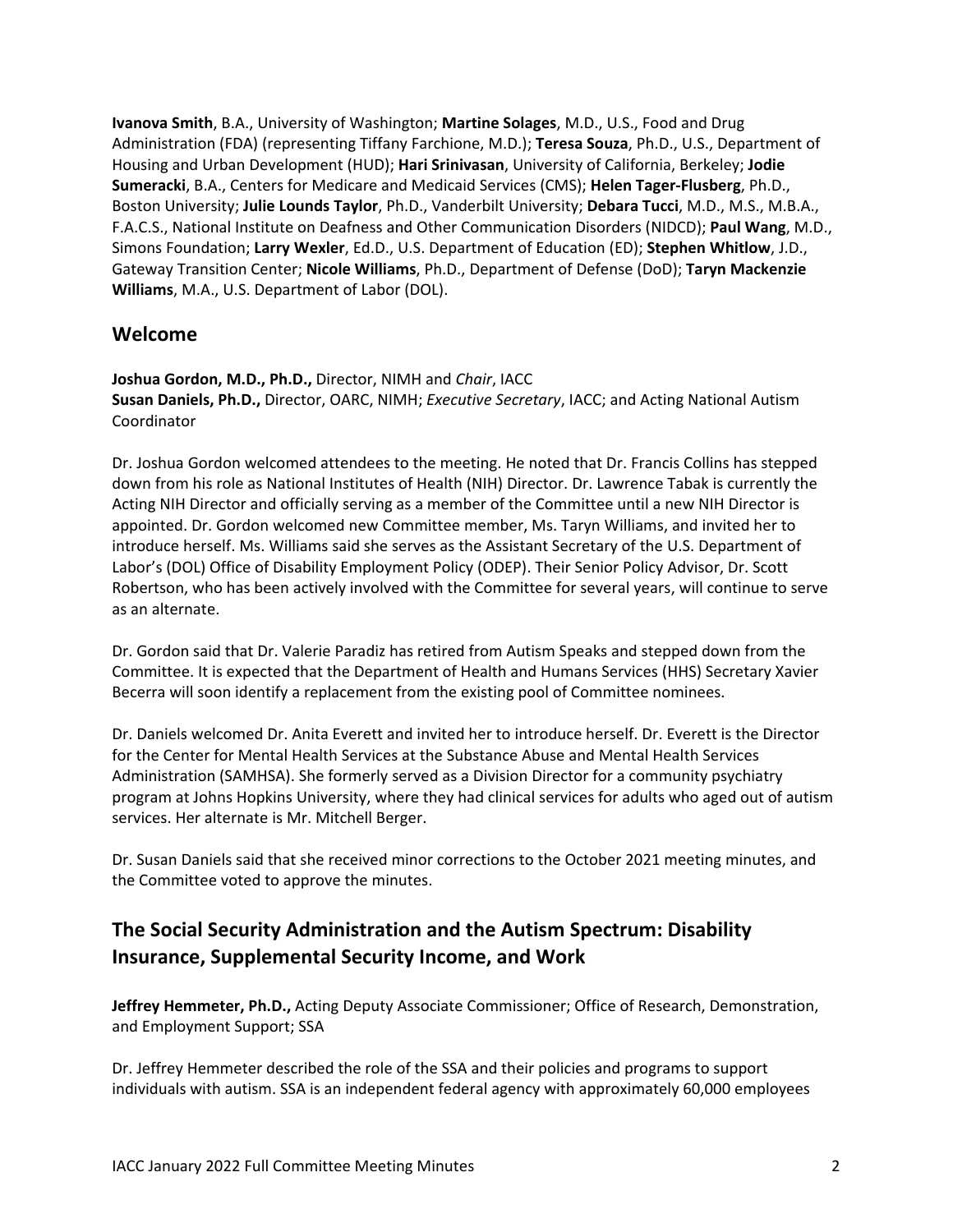across more than 1,500 field offices. Additionally, SSA contracts with every state's disability determination service, providing funding for approximately 15,000 physicians who are responsible for making a first disability determination for every claim. SSA has two primary programs: the Old-Age, Survivors, and Disability Insurance (OASDI) program, which is further split between Old-Age and Survivors Insurance (OASI) and Disability Insurance (DI) programs, and th[e Supplemental Security](https://www.ssa.gov/ssi/)  [Income](https://www.ssa.gov/ssi/) (SSI) program. The SSI program pays out about \$56 million to children, adults, and the elderly.

SSA manages a significant workload every year. In fiscal year 2021, SSA fielded approximately 2.5 million disability claims. The average claim takes about 171 days to adjudicate through the disability determination service. Denied claimants can file a first appeal for a second review and a further appeal with an administrative law judge, if needed. SSA holds approximately 400,000 to 500,000 such hearings a year, taking an average of 310 days to process. If the claimant continues to disagree with the decision, they can continue to file appeals to the Appeals Council, and then the federal, public, and Supreme Courts. Additionally, SSA fields more than 1.6 million continuing disability reviews, which include approximately 500,000 full medical reviews and more than two million non-medical redeterminations of eligibility.

Dr. Hemmeter reviewed eligibility requirements. Although medical requirements are the same for both DI and SSI, the non-medical requirements differ. For instance, DI is based on past earnings, is funded by Federal Insurance Contributions Act (FICA) contributions, and pays benefits regardless of resources and income. SSI is not tied to past earnings but is needs-based (funded through general funds from the U.S. Treasury) and has significant limitations on resources and income.

In determining eligibility for disability, there is a three-step process for children and a five-step process for adults. For both children and adults, step one is to determine if earnings are above the substantial gainful activity (SGA) level, and step two is to determine if there is severe impairment. Step three for both children and adults determines if the individual's disability is within the list of medical conditions SSA considers severe enough to prevent substantial gainful activity. In addition, step three for children determines if there is marked and severe functional limitation. Step four for adults determines if the individual can perform past relevant work, and step five determines if the individual can perform any work.

The statutory definition of disability for adults is "the inability to do any substantial gainful activity by reason of any medically determinable physical or mental impairment" that is determined to be longlasting. This definition is the same for children but is based on "impairment that causes marked and severe functional limitations," instead of the inability to do SGA. The term *marked* indicates that functioning is at least two, but less than three, standard deviations below the mean in standardized test scores. The term *severe* indicates functioning at least three standard deviations below the mean.

The SSA "[Blue Book](https://www.ssa.gov/disability/professionals/bluebook/AdultListings.htm)" describes the criteria under which claimants can qualify for benefits. It is geared towards physicians and other health professionals. To qualify for benefits for ASD, individuals must meet two criteria. First, individuals must have medical documentation of both qualitative deficits in verbal communication, nonverbal communication, and social interaction, as well as significant, restricted, repetitive patterns of behavior, interests, or activities. Individuals must also demonstrate extreme limitation of one, or marked limitation of two, area(s) of mental functioning. These areas include the ability to understand, remember, or apply information; interact with others; concentrate, persist, or maintain pace; or adapt or manage oneself. SSA will review the individual's medical history for evidence of these criteria or will conduct consultative examinations if no evidence is found in medical records.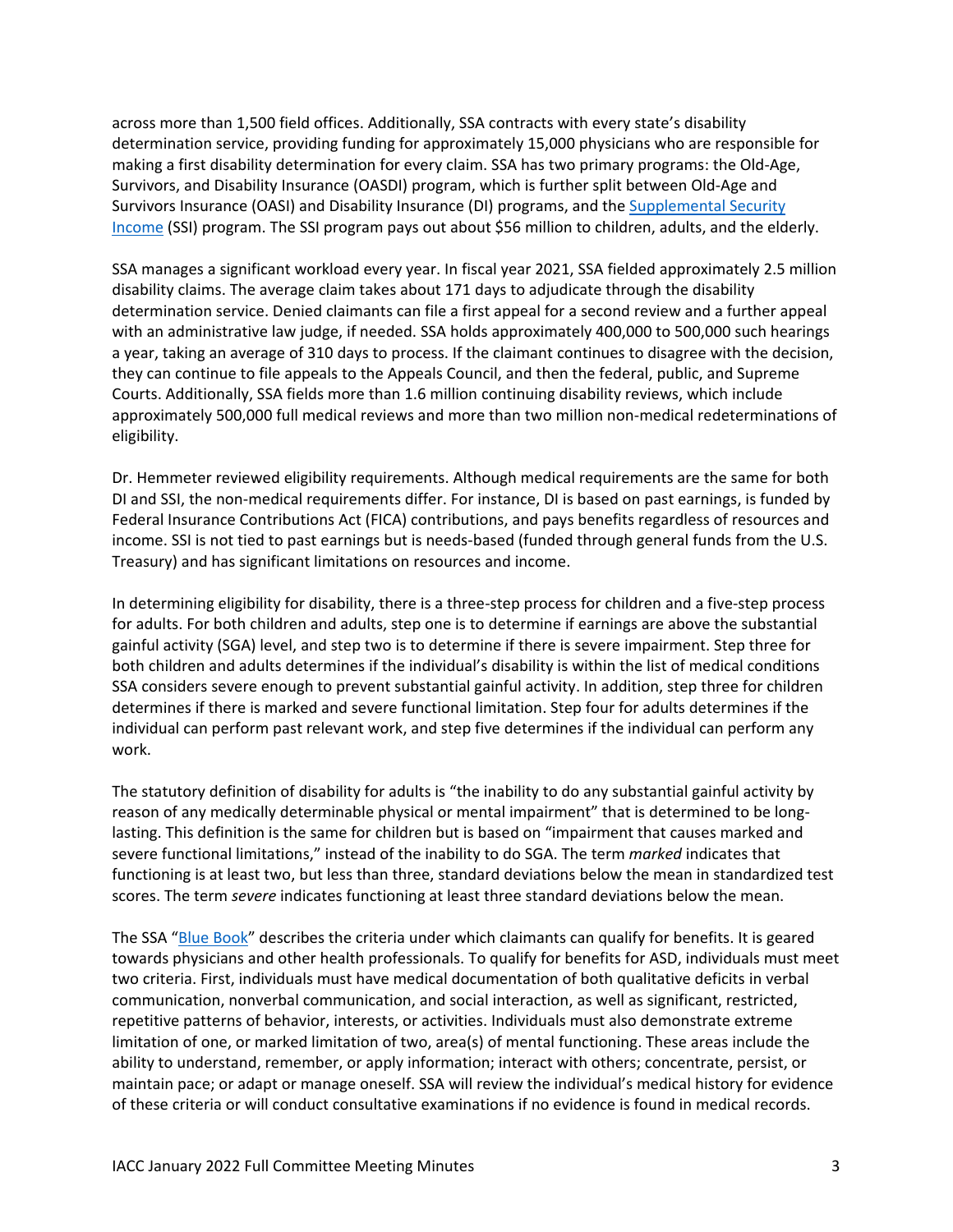Of children applying for disability for autism, approximately 75 percent fulfill criteria upon initial evaluation. Fewer claims are approved as individuals move through each phase of the appeals process. The volume for adults applying for disability for autism is lower, but the pattern of approvals is similar. According to legislation (and not determined by SSA), monthly SSI payments are currently capped at \$841 for individuals and \$1,261 for couples. It is reduced by certain amounts for earned and unearned income. Individuals and couples are also restricted in the value of their assets, excluding certain assets such as the individual's primary home or first car. The cap for assets has not changed since 1989 and is \$2,000 for an individual and \$3,000 for a couple. These rules are set by legislation. DI is paid according to a complex calculation based on past earnings and family size. Beneficiaries will receive their full benefit regardless of earned income for nine months within a rolling 60-month window, after which benefits may be suspended if the beneficiary continues to perform SGA. Benefits will be terminated if the beneficiary is working above SGA after 36 months.

There are over 215,000 children and 190,000 adults with autism currently receiving SSI. Approximately four percent of adults receiving SSI have a primary diagnosis of ASD as compared to only one percent of those receiving DI. However, more than six percent of individuals labeled "disabled adult children" (i.e., adults diagnosed before age 22 receiving benefits based on a parent's SSA benefit) with a primary diagnosis of ASD receive DI. These data likely underestimate the number of individuals with autism receiving benefits because of the way SSA collects data on primary and secondary impairments. In general, SSI payments to adults with ASD are above the average payment while DI payments to this group are below average.

Dr. Hemmeter reviewed different employment incentive programs designed to support DI and SSI recipients who are working, which are outlined in the SSA "[Red Book](https://www.ssa.gov/redbook/)." Continued Payment (Section 301) provides benefits if an individual loses benefits due to continuing disability review (CDR) or aging out. Benefits may continue if the individual participates in an appropriate vocational rehabilitation (VR) program or similar services. Student Earned Income Exclusion (SEIE) provides benefits for individuals under age 22 who regularly attend school. Certain work-related expenses, such as transportation or medical devices, are excluded from the SSI calculation. DI and SSI payment calculations also exclude impairment related work expenses, such as service animals and medical devices. If a person leaves DI or SSI because they returned to work, they can return to the program through Expedited Reinstatement (EXR). Individuals must return within five years under certain conditions to be eligible for EXR. These programs are designed to mitigate concerns about losing benefits.

[Section 1619\(b\)](https://www.ssa.gov/disabilityresearch/wi/1619b.htm) allows an individual to continue receiving Medicaid benefits even if SSI eligibility ends due to work. The [Achieving a Better Life Experience](https://www.ssa.gov/ssi/spotlights/spot-able.html) (ABLE) account is not an SSA policy but a savings plan that does not count towards SSI asset limitations. SSA funds external Work [Incentives Planning and](https://www.ssa.gov/work/WIPA.html) [Assistance](https://www.ssa.gov/work/WIPA.html) (WIPA) liaisons to provide benefits counseling and supports to those interested in work or who are working. SSA also funds agencies under the [Protection and Advocacy for Beneficiaries of Social](https://www.ssa.gov/work/protectionadvocacy.html)  [Security](https://www.ssa.gov/work/protectionadvocacy.html) (PABSS) program to help protect rights related to work. SSA's [Ticket-to-Work](https://www.ssa.gov/work/) program pays employment service providers for successful work outcomes, and the [Vocational Rehabilitation Cost](https://www.ssa.gov/work/vocational_rehab.html)  [Reimbursement](https://www.ssa.gov/work/vocational_rehab.html) program reimburses state vocational rehabilitation agencies for beneficiaries who achieve nine months at SGA.

There is limited research related to SSI and autism. There is a lack of research on DI and autism. Currently, the only way to apply for SSI and DI is [online](https://secure.ssa.gov/iCliam.dib) or by phone (1-800-772-1213 or TTY 1-800-325- 0778). Children under 18 cannot complete the application. There ar[e resources](https://www.ssa.gov/thirdparty/) dedicated to helping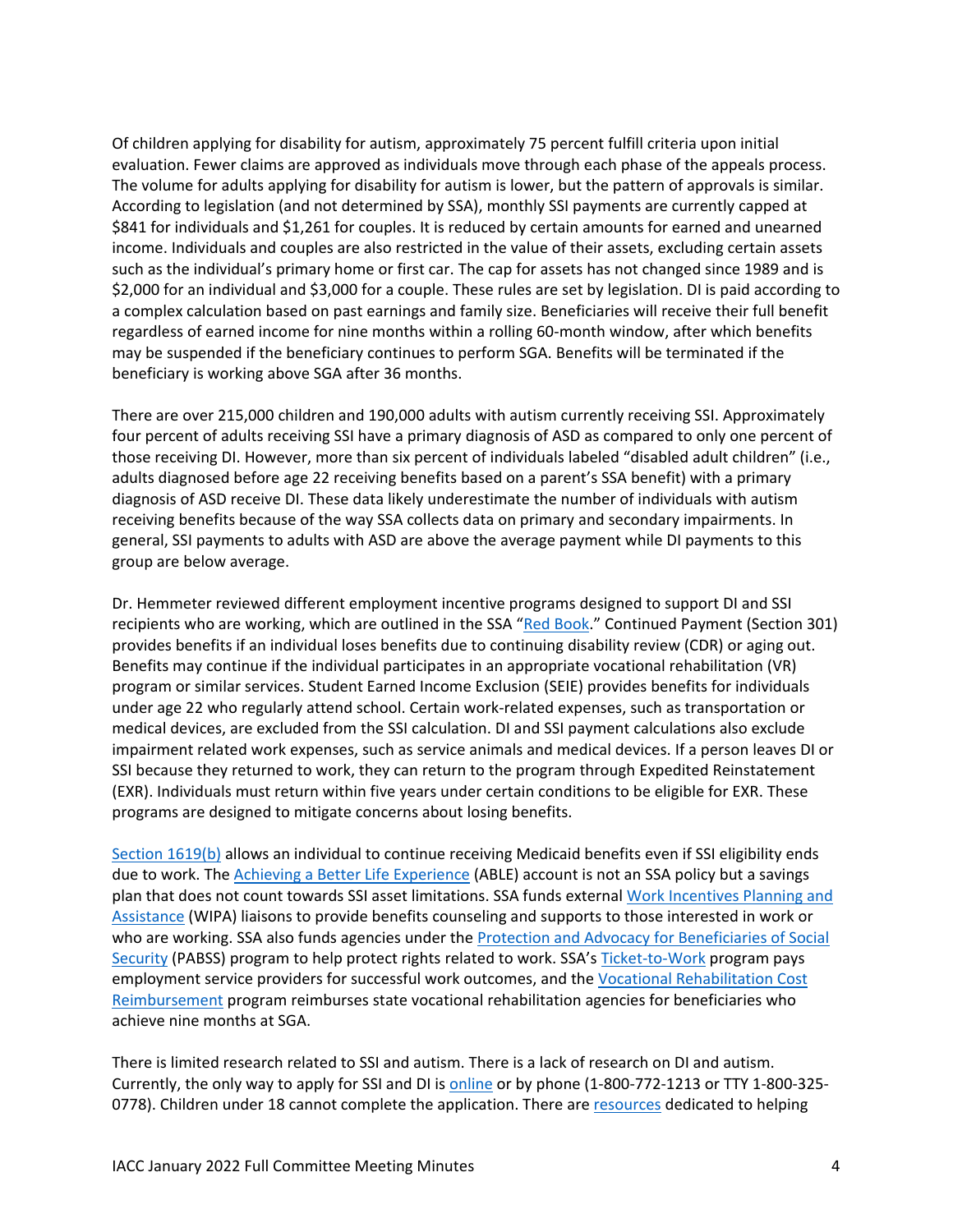those who help others with the application process. Dr. Hemmeter said that SSA has a new research program called the [Interventional Cooperative Agreement Program](https://www.ssa.gov/disabilityresearch/icap.html) (ICAP), which allows SSA to partner with non-federal group and organizations to test or demonstrate a new policy, program, or service. SSA has proposed a number of legislative changes to the SSI and DI payment structures and other complex rules on earning and asset limits. They are also taking lessons learned from the COVID-19 pandemic to make the SSA experience more accessible, such as providing online services and eliminating the need for wet signatures.

### **Committee Discussion**

Dr. Paul Wang said that the criteria for ASD disability parallels closely with the diagnostic criteria but does not include the latest DSM-V criteria for sensory symptoms. Dr. Hemmeter said that he will take that suggestion to SSA's Office of Disability Policy.

Dr. Gordon read a comment and question from Mx. Morénike Giwa Onaiwu, who shared their family perspective in communicating with SSA. The SSA processes are often intimidating and cognitively inaccessible. Their child was dropped from SSI before the pandemic despite meeting criteria and having the need for benefits. SSA had requested several documents to determine continued eligibility, much of which was not available or applicable to their child. Mx. Giwa Onaiwu is also disabled and has difficulty with executive functioning. Therefore, navigating the SSA system was challenging, especially with no ability to talk to a live person to gain clarification. Instead of providing the requested documents, they felt helpless and their child's SSI and Medicaid both lapsed. Dr. Hemmeter responded that he will share this experience, especially about the inaccessibility of the process for parents with disabilities. He clarified for the Committee that Mx. Giwa Onaiwu was sharing their experience with the age 18 redetermination or medical continuing disability review. Congress has appropriated a significant amount of money for program integrity activities. He encouraged Mx. Giwa Onaiwu to reapply. Even though at one point their child was determined ineligible, there are technical reasons for denials that can be appealed and given a new application. Dr. Hemmeter will also share with the SSA policy office that there is a need for improved communication as well as explanations for why certain documents are needed.

Members of the Committee requested an opportunity to submit additional questions to Dr. Hemmeter. Dr. Alison Marvin suggested that OARC submit the additional Committee questions for SSA so that she and Dr. Hemmeter could provide a response. Dr. Gordon thought this would be a good idea but that the information would have to be shared with and be of interest to the autism community as a whole.

# **National Autism Coordinator Update**

**Susan Daniels, Ph.D.** Director, OARC, NIMH*; Executive Secretary*, IACC; and Acting National Autism Coordinator

Dr. Daniels provided an update on recent activities. The *2021 HHS Report to [Congress on Health and](https://iacc.hhs.gov/publications/report-to-congress/2021/report_to_congress_2021.pdf)  Well-Being [of People on the Autism Spectrum](https://iacc.hhs.gov/publications/report-to-congress/2021/report_to_congress_2021.pdf)* was submitted to Congress in Fall 2021 and was required by the Autism CARES Act of 2019. For the purpose of the report, health and well-being were defined as physical and mental health outcomes, access to autism-related services and supports, and access to and inclusion in the community. There were four elements required by Congress including **demographic factors** associated with health and well-being, federal **policies and programs** relevant to health and well-being, current federal **comprehensive approaches** to improving health outcomes and well-being,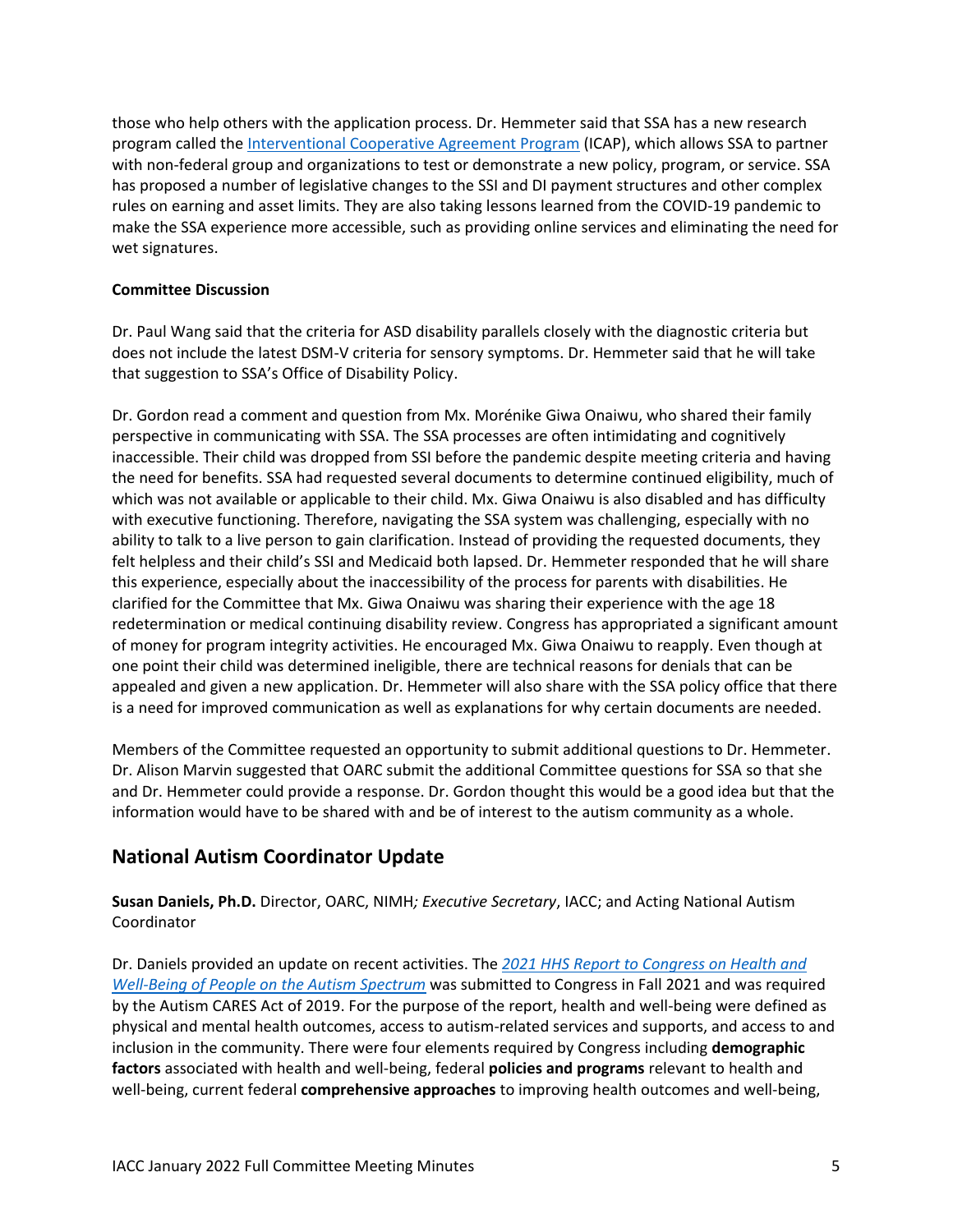and department/agency **recommendations** for improving health outcomes and ensuring coordination between relevant agencies and service providers. There were 22 federal departments and agencies that participated in the development of this report. There were 23 recommendations developed across seven categories set by Congress including interdisciplinary coordination of federal resources; screening and diagnosis of autism in children and adults; behavioral and other therapeutic interventions; primary, preventative, and emergency/acute care; treatment and understanding of co-occurring physical, behavioral, and mental health conditions; caregiver mental health and supports; and quality of life. Dr. Daniels welcomed Committee members to access the report and read the details of each of the 23 recommendations.

Dr. Daniels gave a brief update of activities from the different relevant federal committees, agencies, and entities. President Biden appointed Ms. [Sara Minkara](https://www.state.gov/biographies/sara-minkara/) as the U.S. Special Advisor on International Disabilities Rights. He also issued a [Proclamation on the International Day of Persons with Disabilities](https://www.whitehouse.gov/briefing-room/presidential-actions/2021/12/02/a-proclamation-on-international-day-of-persons-with-disabilities-2021/) on December 2, 2021.

The Defense Advanced Research Projects Agency (DARPA) recently funded a study to apply machine learning to early screening to identify children with ASD as early as possible and to potentially reduce disparities.

The National Science Foundation (NSF) recently released funding announcements. The NSF [Convergence](https://www.nsf.gov/pubs/2022/nsf22036/nsf22036.pdf)  [Accelerator Program](https://www.nsf.gov/pubs/2022/nsf22036/nsf22036.pdf) has selected the research topic "Enhancing Opportunities for Persons with Disabilities" this year. The NS[F National Artificial Intelligence Research Institutes](https://beta.nsf.gov/funding/opportunities/national-artificial-intelligence-research-institutes) also released a call for proposals on augmented learning to expand educational opportunities and improve outcomes using artificial intelligence technologies, including for individuals with disabilities.

The National Council on Disability released the *[2021 Progress Report: The Impact of COVID-19 on People](https://ncd.gov/progressreport/2021/2021-progress-report)  [with Disabilities](https://ncd.gov/progressreport/2021/2021-progress-report)* and also sent a [letter](https://ncd.gov/publications/2021/ncd-letter-nimhd-ahrq-health-disparity-population-designation) to leaders at the National Institute on Minority Health and Health Disparities (NIMHD) and the agency for Healthcare Research and Quality (AHRQ) in support of designating people with disabilities as a health disparity population.

[Federal Partners in Transition,](https://youth.gov/feature-article/federal-partners-transition) managed by DOL, is currently working on a new Strategic Plan.

The [Interagency Committee of Disability Research](https://icdr.acl.gov/) (ICDR) has a new [toolkit](https://icdr.acl.gov/resources/reports/health-care-access-and-quality-people-disabilities-toolkit) on health care access and quality for people with disabilities. ICDR has also identified three new themes for future activities including equity and disability, COVID-19 and disability, and disability statistics. They also host a number of events.

The [RAISE Family Caregiving Advisory Council](https://acl.gov/programs/support-caregivers/raise-family-caregiving-advisory-council) (FCAC) is holding their first joint meeting with the [Advisory](https://acl.gov/programs/support-caregivers/supporting-grandparents-raising-grandchildren-0)  [Council to Support Grandparents Raising Grandchildren](https://acl.gov/programs/support-caregivers/supporting-grandparents-raising-grandchildren-0) on January 25, 2022, to develop their National Family Caregiving Strategy.

The [Interdepartmental Serious Mental Illness Coordinating Committee](https://www.samhsa.gov/about-us/advisory-councils/ismicc) (ISMICC), which is managed by SAMHSA, [recently met](https://www.samhsa.gov/meetings/ismicc-full-committee-meeting-december-2021) on December 16, 2021 to discuss their 2021 ISMICC Report to Congress.

The Federal Communications Commission (FCC) has a [Disability Advisory Committee](https://www.fcc.gov/disability-advisory-committee) that recently developed a set of recommendations from their Pandemic Communication Access Working Group called *[Concerns and Lessons Learned Regarding Communication Access for People with Disabilities During the](https://www.fcc.gov/file/21920/download)  [Pandemic](https://www.fcc.gov/file/21920/download)*.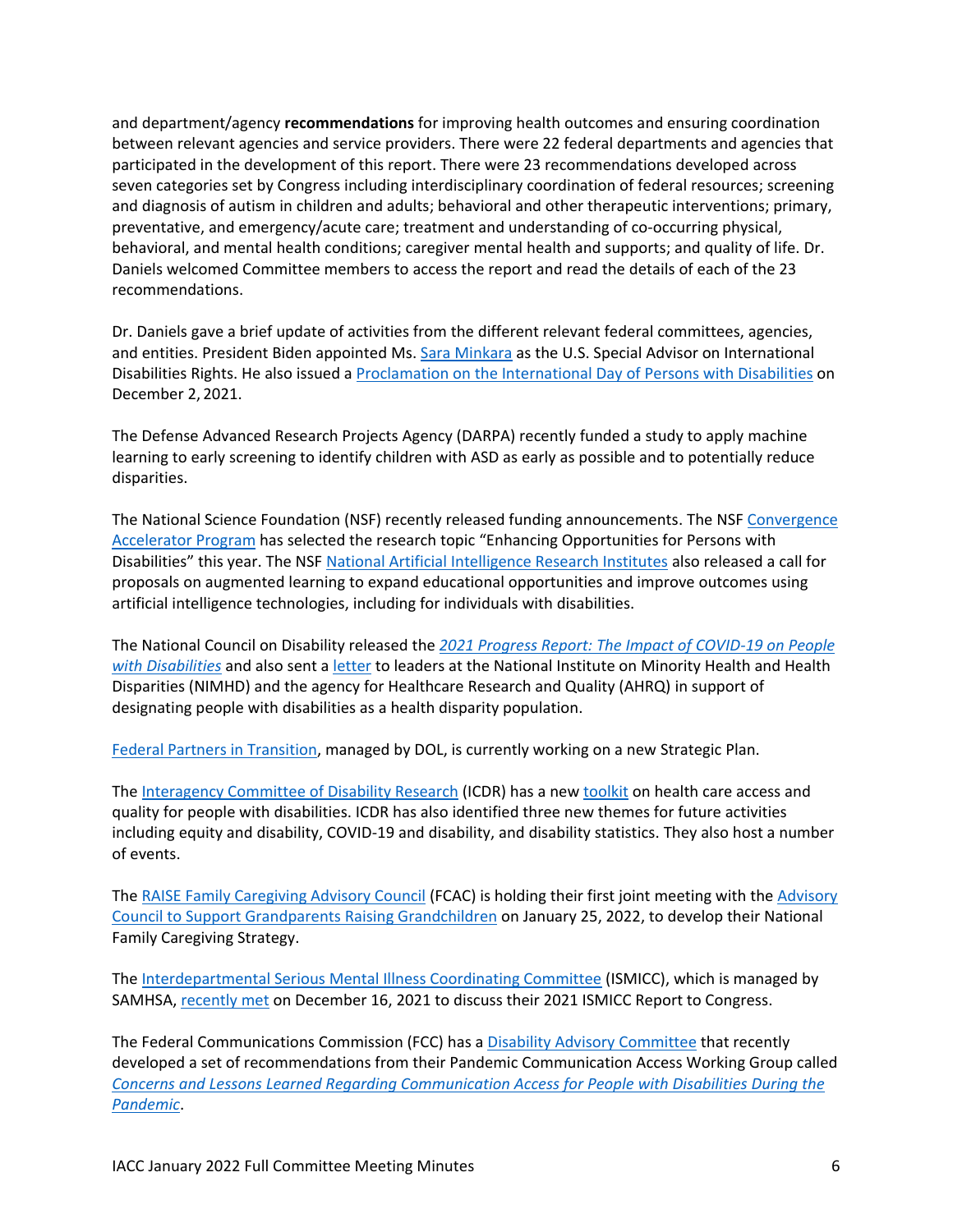Dr. Daniels reviewed three nongovernmental activities. The Patient-Centered Outcomes Research [Institute](https://www.pcori.org/) (PCORI) recently hosted a [workshop](https://www.pcori.org/events/2021/idd-and-co-occurring-mental-health-conditions-virtual-workshop) on intellectual and developmental disabilities (IDD) on cooccurring mental health conditions and [a webinar](https://www.pcori.org/events/2021/pcori-stakeholder-webinar-adhd-children-and-adolescents) on treatment for attention deficit hyperactivity disorder (ADHD). PCORI also released a funding opportunity called [Comparative Effectiveness of](https://www.pcori.org/funding-opportunities/announcement/interventions-targeting-mental-health-conditions-intellectual-developmental-disabilities-cycle-2-2021)  [Interventions Targeting Mental Health Conditions in Individuals with Intellectual and Developmental](https://www.pcori.org/funding-opportunities/announcement/interventions-targeting-mental-health-conditions-intellectual-developmental-disabilities-cycle-2-2021)  [Disabilities.](https://www.pcori.org/funding-opportunities/announcement/interventions-targeting-mental-health-conditions-intellectual-developmental-disabilities-cycle-2-2021)

The [American Academy of Pediatrics](https://www.aap.org/en/news-room/news-releases/aap/2021/american-academy-of-pediatrics-advocates-for-helping-children-with-disabilities-become-more-physically-active/) (AAP) published a report called *[Promoting the Participation of](https://publications.aap.org/pediatrics/article/148/6/e2021054664/183444/Promoting-the-Participation-of-Children-and)  [Children and Adolescents with Disabilities in Sports, Recreation, and Physical Activity](https://publications.aap.org/pediatrics/article/148/6/e2021054664/183444/Promoting-the-Participation-of-Children-and)*.

The National Academies [of Science, Engineering, and Medicine](https://www.nationalacademies.org/about) hosted [a workshop](https://www.nationalacademies.org/our-work/optimizing-care-systems-for-people-with-intellectual-and-developmental-disabilities-a-workshop) on challenges and opportunities for creating an optimal care system for individuals with intellectual and developmental disabilities (IDD).

# **IACC Committee Business**

**Susan Daniels, Ph.D.** Director, OARC, NIMH; *Executive Secretary*, IACC; and Acting National Autism Coordinator

## **Autism Research Database (ARD) Demonstration**

Dr. Katrina Ferrara provided a review of the [Autism Research Database](https://iacc.hhs.gov/funding/data/) (ARD), which is a publicly available resource that provides comprehensive information about the status of autism research funding among federal agencies and private organizations. The ARD currently contains data from 2008 to 2018 and provides advanced capabilities for searching, filtering, and exporting results. The IACC can use the ARD to identify research priorities for the upcoming *Strategic Plan* update.

The ARD contains the complete dataset used for the *[ASD Research Portfolio Analysis Report.](https://iacc.hhs.gov/publications/portfolio-analysis/2018/portfolio_analysis_2018.pdf?ver=4)* For the year 2018, this includes data from 23 federal agencies and private organizations. Research funding covered over \$394 million and included over 1,500 different projects. The ARD includes details such as funding amount, funder, principal investigator, location, and a description of the project. It aligns projects with the *IACC Strategic Plan* Questions, Objectives, and subcategories; making it possible for the IACC to monitor ASD research, trends, and the proportion of funding aligned with each Question area. The ARD provides breakdown by funder to help determine the historical and current research priorities for different funders. It also provides breakdown by geographic location, both nationally and internationally, to demonstrate where research is taking place. The ARD also allows users to search for projects by keyword and by principal investigator. OARC is currently working on the *2019-2020 Portfolio Analysis Report* and will upload the data from that report into the ARD.

Any questions about the ARD or the *Portfolio Analysis Reports* can be directed to [IACCPublicInquiries@mail.NIH.gov.](mailto:IACCPublicInquiries@mail.NIH.gov)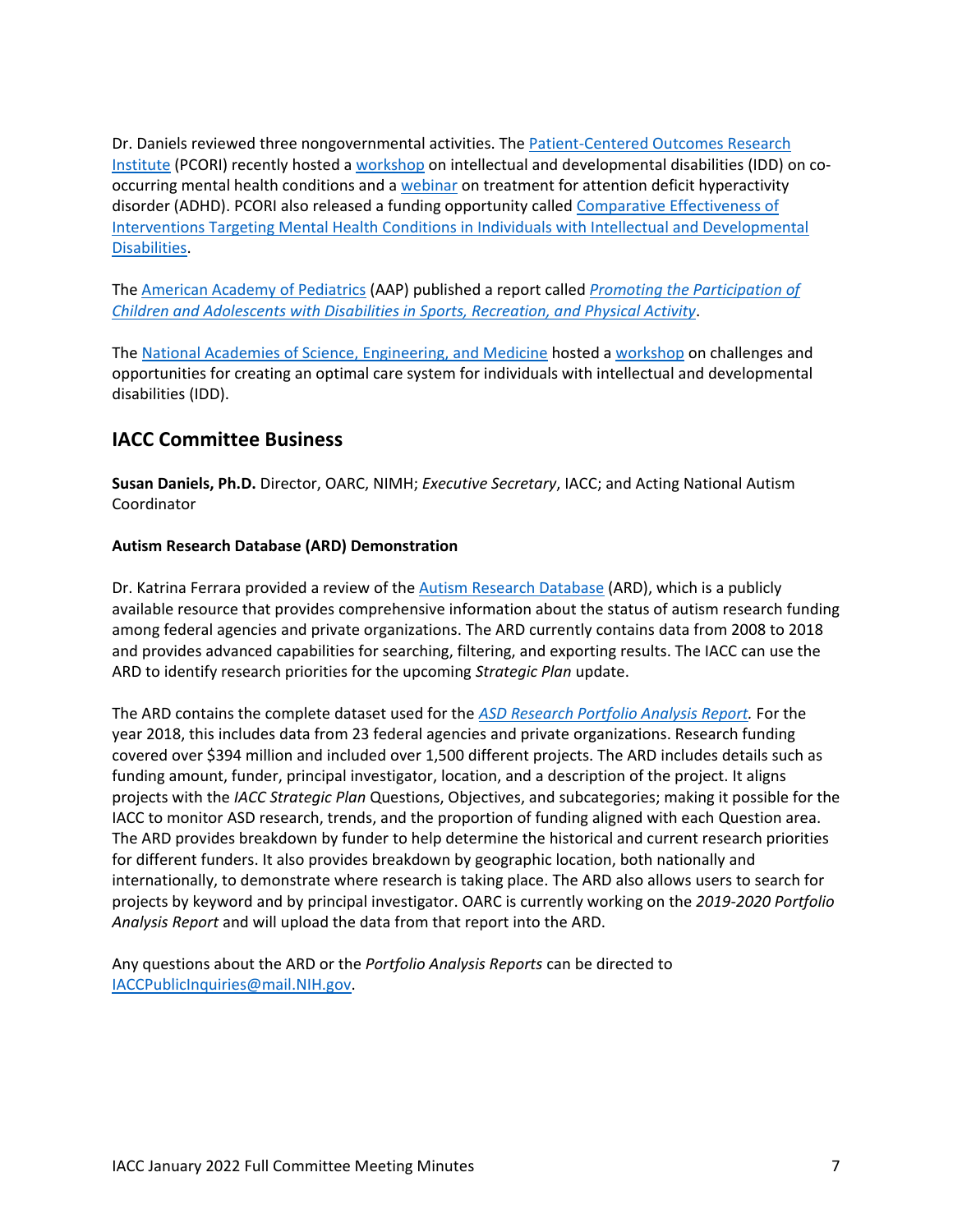#### **Committee Discussion**

Dr. Alycia Halladay asked if the ARD has the capability to select all years at once to track historical funding for grantees. Dr. Ferrara answered that the capability is not currently built into the tool, but they will consider it for the future. Currently, the best way to include data across all years is to export an Excel file for each year and then combine files into one spreadsheet.

Dr. Larry Wexler suggested including an inflation adjustment to help put funding amounts into perspective. Dr. Ferrara said that now there is more than a decade worth of data in the tool, they could consider displaying data as-is and with an inflation adjustment.

### *IACC Strategic Plan* **Update**

Dr. Daniels provided an update on the updated *IACC Strategic Plan*. OARC published a request for information (RFI) soliciting input from the public on the updated *Strategic Plan*. They received [responses](https://iacc.hhs.gov/meetings/public-comments/requests-for-information/2021/) from 403 individuals and organizations. OARC identified the [major themes](https://iacc.hhs.gov/meetings/iacc-meetings/2022/full-committee-meeting/january19/responses_themes.pdf) from these responses across each Question area. They also identified cross-cutting themes, or themes that aligned across all Question areas. These cross-cutting themes included accessibility to services, treatments, and interventions; disparities in detection/diagnosis and service access and utilization; acceptance of autistic people; inclusion of autistic voices and underserved groups in research and services; lifespan issues, including aging; and personalized approaches to include all autistic individuals, including those with high support needs.

Dr. Daniels highlighted a number of major themes across all Question areas. She also noted themes that had not previously been noted in the *IACC Strategic Plan*. These included: under Question 1, education and stigma; Question 2, inclusion of autistic voices; Question 3, social determinants of health; Question 4, inclusion of the full spectrum of autism and reducing negative effects/experiences associated with some interventions; Question 5, accessibility; Question 6, inclusion of older adulthood in lifespan issues; and Question 7, acceptance and inclusion. OARC also included two supplemental questions in the RFI. One supplemental question was about the COVID-19 pandemic, which resulted in comments related to service disruption, the continuation of remote services and other accommodations post-pandemic, and mental health concerns. The other supplemental question was about disparities and underserved communities, which resulted in comments related to access to services and supports; reduction of disparities in health access and outcomes; and inclusion of autistic people from diverse genders, racial/ethnic groups, and other underserved communities.

Dr. Daniels thanked all who had contributed comments to the RFI and encouraged the Committee to review all of the major themes identified in OARC's review.

### **Committee Discussion**

Dr. Halladay asked how OARC determined novel themes during their review of the RFI responses. Dr. Daniels responded that OARC conducted a qualitative analysis and reviewed previous versions of *IACC Strategic Plans* to determine if themes had been mentioned in the past.

Ms. Dena Gassner asked if there would be an advisory team to contribute insights regarding the use of language throughout the updated *Strategic Plan*. She also asked for clarification on issues related to service accessibility. She wondered if OARC was able to delineate differences in access to different types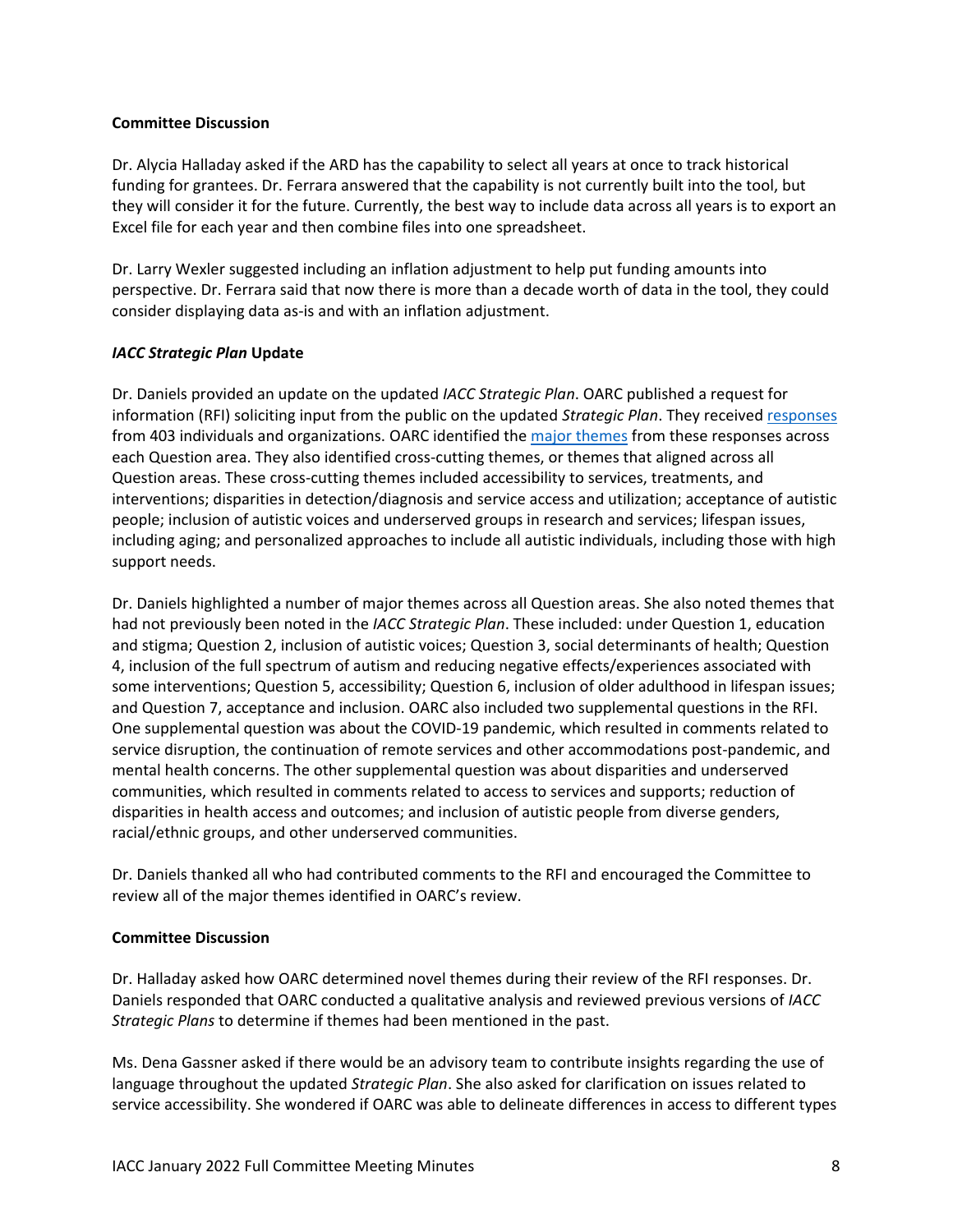of services, such as health, social systems, and diagnostic services. Dr. Daniels answered that OARC has paid careful attention to the use of sensitive, inclusive, and accurate language. They will create a first draft of the *Strategic Plan* and the Committee will then be able to reflect on and respond to language choices. In terms of the definition of accessibility, there was mention of the different accessibility issues in the comments that the OARC staff will consider across different sections of the *Strategic Plan* for consideration by the Committee. Ms. Gassner expressed that access to services is a huge determinant of health and it is important for policy to address those issues.

Dr. Helen Tager-Flusberg suggested that, rather than reflecting on the challenges of the last few years, the Committee should look towards the future in their strategic thinking in order to get ahead of the next pandemic. Dr. Daniels said that she appreciated that perspective and added that some government reports address planning for future emergencies.

Ms. Jalynn Prince appreciated the focus on adulthood and suggested considering the sociological aspects of life, such as how people participate in their community. She also suggested including the impact of autism on families, including the implications of aging parents of adults with autism. For instance, without careful planning, there is the potential for the autistic adult to lose their home and the structures and supports they need. Dr. Daniels said that they plan to address issues related to family, caregiving, and caregiver supports. She is also aware of the homelessness issue and OARC has been working with a partner to understand young autistic people who become homeless. She also hopes to learn about the threat of homelessness on older adults with autism.

Dr. Matthew Siegel asked OARC to consider communication as an additional cross-cutting theme. As one of two core domains in autism, communication drives many aspects of quality of life such as mental and behavioral health and the ability to access education, medical care and services, and employment. Dr. Daniels responded that communication was indeed a recurring theme that will be highlighted and that cross-cutting themes were identified as such in terms of funding and other variables. Communication is tracked in a different way. Dr. Gordon acknowledged that communication was an important issue that should have greater focus and that it might be helpful for Committee members to review how communication is addressed in the current *Strategic Plan*.

Dr. Daniels asked Committee members to respond to opinion poll questions:

Would you like to see a section of the plan devoted to the COVID-19 response?

- 1. 75 percent indicated yes.
- 2. 25 percent indicated no.

Would the Committee like to consider a second cross-cutting objective to track activities related to disparities and underserved communities?

- 1. 95 indicated yes.
- 2. 5 percent indicated no.

### **Budget Recommendations**

Dr. Daniels said that the *2016-2017 IACC Strategic Plan* called for a doubling of the 2015 ASD research budget to \$685 million by 2020. Comparing their recommended budget to the actual budget from 2015 to 2018 (years 2019 and 2020 were not finalized), the actual budget shows a gentle upward slope that is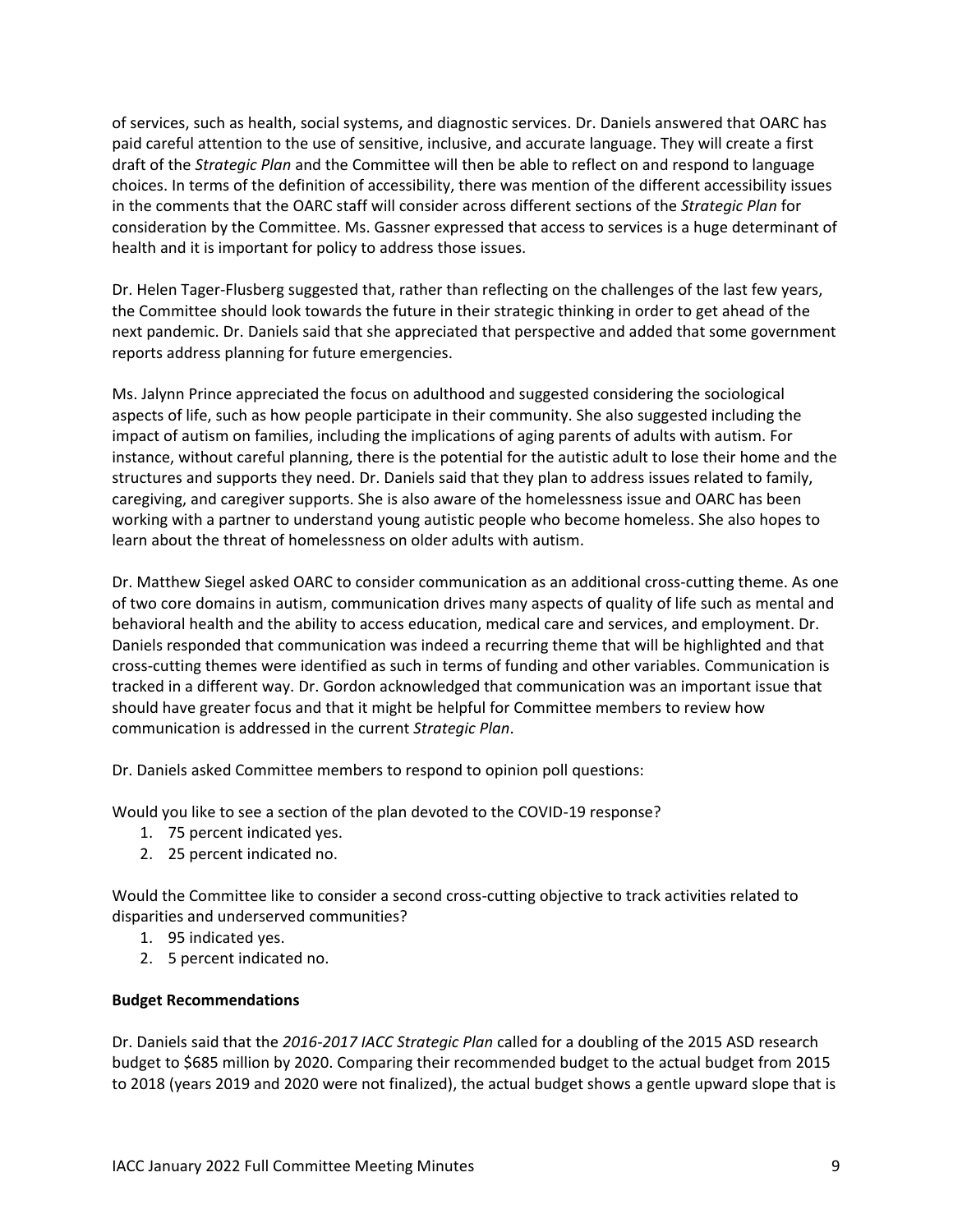still lower than the recommended budget increase. Dr. Daniels asked the Committee to respond to an opinion poll about how to address the next budget recommendation in the updated *Strategic Plan*.

How should the budget recommendation be updated in the upcoming *Strategic Plan*?

- 1. Option 1: Extend the timeline by five years: The ASD research budget should reach \$685 million by 2025. *59 percent indicated yes*
- 2. Option 2: Recommend doubling the research funding amount for 2020 (approx. \$480 million): The ASD research budget should reach \$860 million by 2025. *32 percent indicated yes*
- 3. Option 3: Other, (neither Option 1 nor 2). *9 percent indicated yes*

Dr. Julie Lounds Taylor suggested that it might be sensible to be more conservative than Options 1 and 2 and asked which of the two might be the most impactful. Dr. Gordon explained that Congress requests budget recommendations specifically for research because it is impractical to determine a sum total for cost of autism care and services at the federal level. Congress uses the budget recommendation in a number of practical ways. For instance, authorization bills can be introduced into Congress to authorize the federal government to spend a certain amount in research by a certain year. Authorization bills only provide the authority to spend money; money cannot actually be spent until appropriations have been made. Appropriators have not responded with an increase in appropriations that would enable a budget of this size to research agency. Congress does view a budget recommendation as an advisory opinion with weight, and they use these recommendations to attempt to increase available resources for autism research across a number of federal agencies. How to recommend a budget that is most impactful is a more challenging question. The best approach may be to make an educated guess based on the resources needed to increase research in areas that need more attention, such as communication. The request to double the research budget for autism by 2020 was based on this approach.

Ms. Gassner said that the recommendation to double the budget was a "reach for the stars" request because of the historical underfunding of autism research. Given the number of people who experience negative COVID outcomes, many of which are people with intellectual/developmental disabilities and people of color, a focus on research that can more directly improve outcomes may help justify a recommendation for a larger budget.

Ms. Prince added that previous public comments pushed for increasing the research spending on adults with autism, specifically asking that spending increases from 2 percent of the budget to 4 percent. She asked if their recommendations could include a level of granularity in how research budgets would be allocated, especially in areas that are in dire need. Dr. Gordon said that the Committee is not tasked by Congress to address that level of granularity but that does not mean that the Committee cannot make such recommendations. He reminded the Committee that their role is making recommendations only. From the perspective of Congress and of federal agencies, the most useful approach is to hear general rather than specific recommendations. Very specific recommendations about how a research budget should be allocated may result in competing priorities and may not be very productive.

Dr. Taylor suggested that if the focus of the updated *Strategic Plan* is on engaging underserved and underrepresented communities, there may be justification for Option 2 because increasing diversity is challenging and may need a significant increase in resources. Dr. Gordon agreed that identifying specific areas to expand would be productive and would help justify a budget increase. Dr. Daniels added that the Committee is authorized to make recommendations about autism but there is also an entire body of federal agencies and research resources dedicated to all disabilities—not specifically for autism, but this other funding may be useful for the autism community.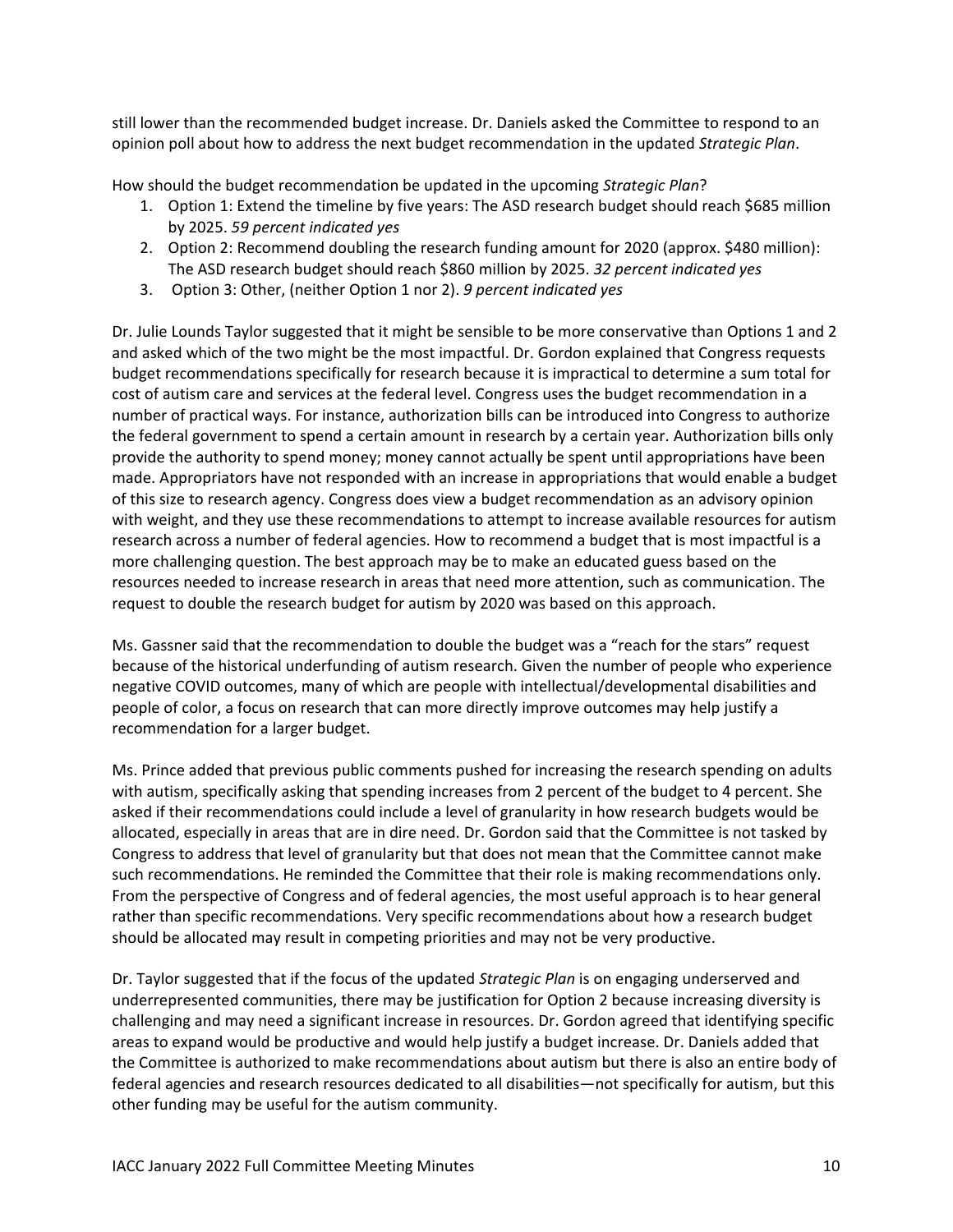Dr. Susan Rivera suggested that opinion polls be taken again since the discussion had provided Committee members with additional information needed to make informed decisions. Dr. Daniels agreed and suggested conducting the opinion poll a second time because there had been substantial discussion.

How should the budget recommendation be updated in the upcoming *Strategic Plan*?

- 1. Option 1: Extend the timeline by five years. The ASD research budget should reach \$685 million by 2025. *60 percent indicated yes.*
- 2. Option 2: Recommend doubling the research funding amount for 2020. The ASD research budget should reach \$860 million by 2025. *40 percent indicated yes.*
- 3. Other (neither Option 1 or 2). *0 percent indicated yes.*

Dr. Daniels said that the Committee will have an opportunity to provide feedback on changes to priority areas for research in the April 2022 meeting.

## **Public Comment Session**

**Susan Daniels, Ph.D.,** Director, OARC, NIMH; *Executive Secretary*, IACC; and Acting National Autism Coordinator

#### **Oral Comments**

Mr. Russell Lehmann is a motivational speaker and spoken word poet with a platform for autism and mental health. He commented on shock treatment administered as behavioral modification at the Judge Rotenberg Center. Mr. Lehmann has lived through traumatic experiences in inpatient psychiatric settings. Although the school advertises graduated electronic decelerator (GED) shock devices as safe and science-based, the strongest device produces 90 milliamps of electricity lasting two seconds. In contrast, a cattle prod produces 10 milliamps of electricity for a fraction of a second. In his experience, admission to a psychiatric ward can be traumatizing for a child even without the use of GED shock devices. This trauma can last a lifetime and drawings from children in the center are heartbreaking. He requested that the Committee consider taking action to help to individuals with autism and developmental disabilities.

Dr. Karen Heffler is an autism researcher at Drexel University and mother to an autistic adult son. Research indicates an association between early-life digital screen exposure and autism outcomes. There is also a growing number of reports for autism interventions that reduce screen time and increase focus on social engagement strategies. This is associated with rapid improvements in autism symptoms and decreased parental stress. These findings are consistent with child development literature. Digital screens interfere with critical parent-child interactions. Higher screen time is also associated with language delays, social impairments, attention problems, cognitive behaviors, and challenging behaviors. In the U.S., toddlers spend an average of 2.5 hours a day with screens. Dr. Heffler asked the Committee to include a recommendation in their updated *Strategic Plan* to focus research on parent education on digital screen time and social engagement strategies.

Ms. Alison Singer is the President of the Autism Science Foundation and mother of a daughter with profound autism. She also served as a public Committee member for 12 years. In December 2021, *The Lancet* published a special report titled *[The Lancet Commission on the Future of Care and Clinical](https://www.thelancet.com/journals/lancet/article/PIIS0140-6736(21)01541-5/fulltext)*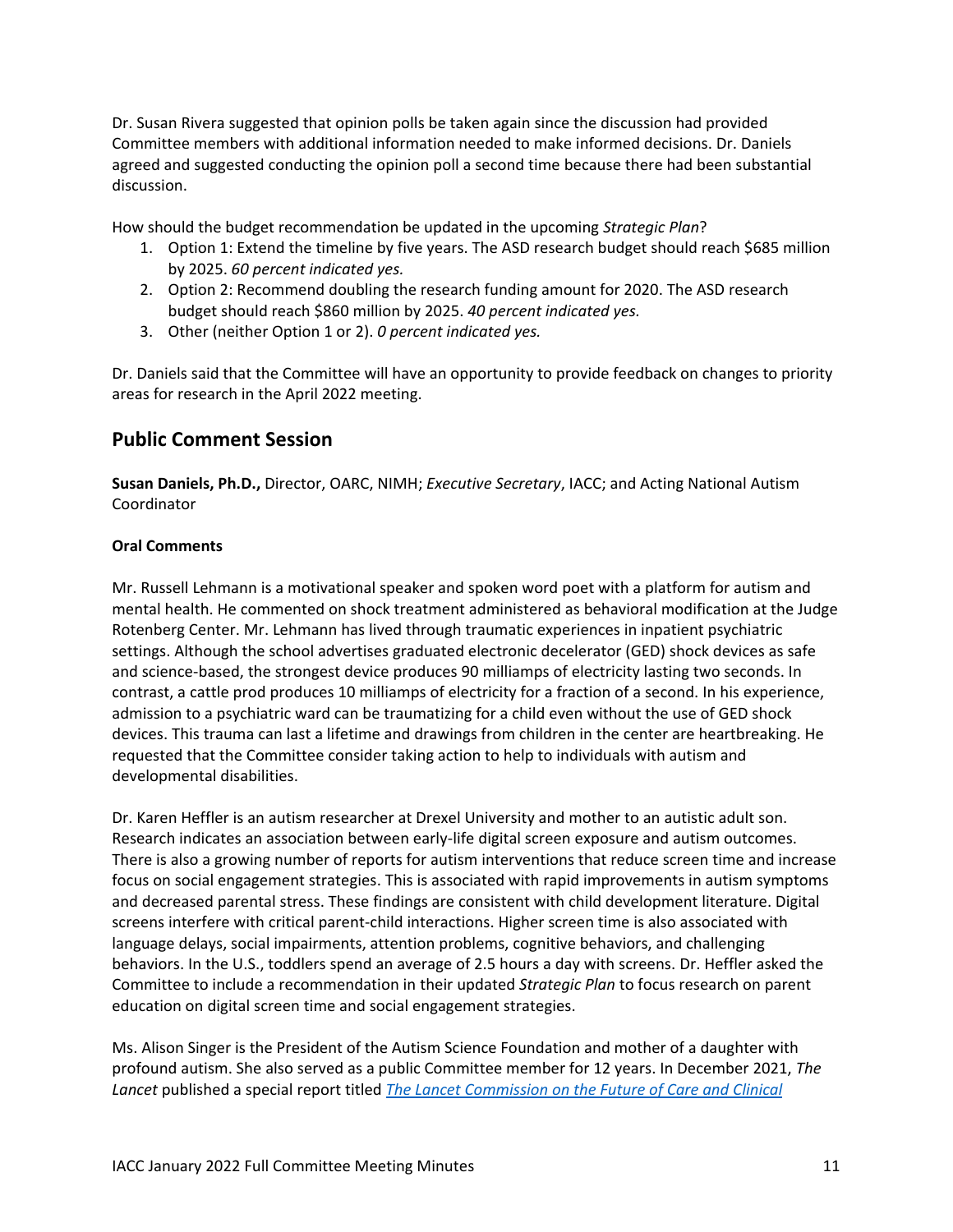*[Research in Autism](https://www.thelancet.com/journals/lancet/article/PIIS0140-6736(21)01541-5/fulltext)*. In this report, the commissioners introduced the term "profound autism," which is defined as autistic people with intellectual disability, who are minimally verbal, and who are likely to require 24-hour support throughout their lives. The goal of introducing this designation was to provide more specificity to the broad spectrum of autism and to equip the community with the language necessary for ensuring that all individuals with autism receive appropriate accommodations and interventions. Ms. Singer stated that concise, meaningful teams can simplify the process of accessing services. It is important to understand that the term is not meant to demean individuals with autism or to invalidate the experiences of those who are not within its definition. It is instead meant to call attention to the unique needs of an underserved population. *The Lancet* report estimated that up to 48 percent of the autism population falls within the category of profound autism. She asked the Committee to increase the number of public Committee members who are parents of individuals with profound autism and to increase their focus on this population in the *Strategic Plan*.

Mr. Michael Ha is father to a four-year-old son with autism who was born into a modern world of technology and social media. Today's parents often rely on technology and devices that have replaced physical bonding time with parents. Too much time with technology has detrimental effects, as it takes away from naturally occurring communication and social bonding, both of which are core to an autism diagnosis. In his experience with his son, none of the intensive services that were administered early in life significantly increased social response. They joined a pilot study at Drexel University in which they were taught how devices disrupt social interactions between children and parents. They were guided towards strategies for increasing social connection, such as techniques for improving eye contact and obtaining their child's attention. One suggestion was to remove all technology immediately. Within a week of removing technology time and dedicating time to social interaction, he noticed a difference in his son's attentiveness to his family and environment. Within three weeks, his receptive skills greatly improved. Within two months, he began to show consistent signs of social engagement, such as playing with peers and vocalizations. He asked the Committee to recommend an increase in funding and focus on this type of intervention so that other families could benefit.

Ms. Nicole Corrado is an autistic individual who has lived experience with wandering and elopement behaviors. She has written an [article](https://nicolecorradoart.wordpress.com/2019/01/29/how-to-report-missing-persons-with-neurological-differences-respectfully/) based on this experience. She does not agree with the use of a tracking device for wandering unless it can be easily removed and consented to. A tracker should be meant to improve independence and should be a joint decision between the individual and caregiver. Tracking devices should be limited to adults who sign up for one. Tracking devices are one tool to reduce search and rescue time, but they are controversial and do not always prevent elopement or drowning deaths. Funding from Kevin and Avonte's Law should be used to support swimming lessons, sports programs, and other educational programs to help autistic individuals understand the dangers of elopement and the healthy behaviors they can use as alternatives. There could also be different supports such as an autism-specific crisis line that accommodates spelling for communication, education about sex and consent, safe places for autistic people fleeing abuse, mandatory autism education for first responders, and housing supports for autistic people who want to live independently.

#### **Summary of Written Public Comments**

**Susan Daniels, Ph.D.** Director, OARC, NIMH; *Executive Secretary*, IACC; and Acting National Autism Coordinator

The Committee received a number o[f written public comments.](https://iacc.hhs.gov/meetings/iacc-meetings/2022/full-committee-meeting/january19/public_comments.pdf) These comments focused on several important topics including addressing the needs of autistic individuals with high support needs and/or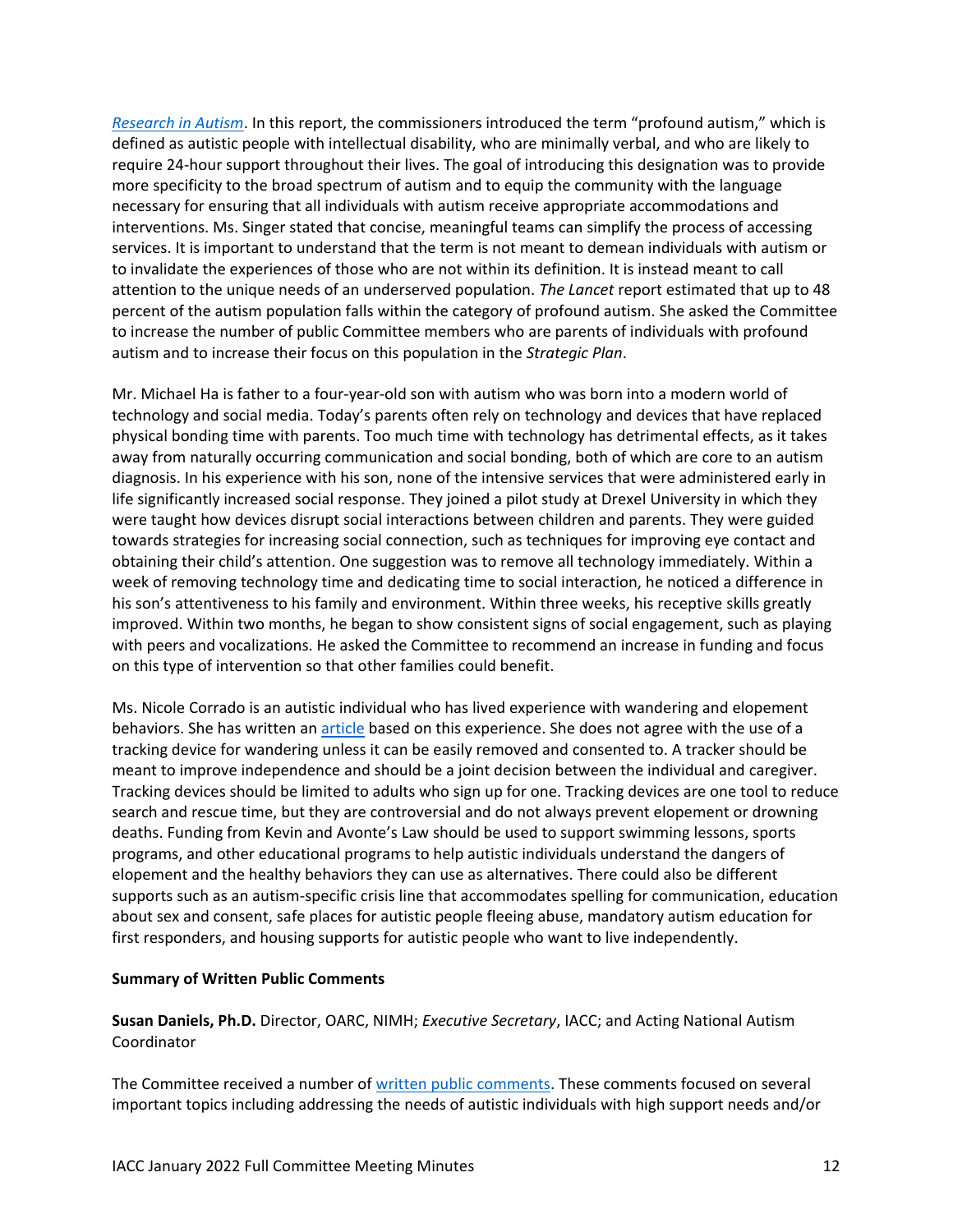profound autism; concerns about medical practices and potential causes of autism; the role of the IACC and the federal government; research and services needs, resources, and policy implications; comments for the *Strategic Plan*; services and supports for adults with autism; and safety, elopement, and interactions with law enforcement.

### **Committee Discussion**

Ms. Gassner provided clarification regarding the term "profound autism." Although nearly 60 percent of children with autism have intellectual or borderline disabilities, many are able to enjoy at least part-time employment and positive school experiences when high-quality supports are provided. Not all children in the borderline range are as profoundly affected as the term implies. Additionally, intelligence quotient (IQ) scores and language are not protective factors that prevent self-harm or mitigate functional limitations for many children with autism. Across the spectrum of autism, many autistic individuals engage in non-suicidal, self-injurious behaviors. She encouraged Committee members to view autism as a continuum of challenges. She thanked autistic adults who participate in research. She concluded by stating that requesting that the Committee include representation from a parent of a child with profound autism may demean the Committee members who have high-support needs or who are parents of individuals with high-support needs. Suggesting that the Committee does not represent this community keeps the Committee from doing the important work of unifying the community and advocating for research and policy changes that are critically needed. She hoped the Committee can find a way to unify and move forward for better services and supports for all.

Dr. Martine Solages addressed the comments about the use of electrical stimulation devices (ESDs), also known as GEDs, which have been used as an aversive with people with disabilities in one private center in the U.S. but were partially banned from 2020 to 2021, when the ban was overturned. She said that the issue is currently making its way through the courts. Although she had no update today, she will continue to track the issue and bring updates back to the Committee.

Dr. Robertson addressed the use of ESDs and said that it is important to focus on human rights, selfdetermination, independence, community living, quality of life, and inclusion to spotlight the broader issue of concerning practices. He hoped to have future discussions on customized, individualized supports for autistic people rather than generalized approaches based on functioning. He suggested the topic be addressed in the updated *Strategic Plan*.

Dr. Daniels read a comment from Mx. Giwa Onaiwu, who stated that being an autistic adult and a parent of an autistic child are not mutually exclusive. It is therefore a broad assumption to state that there needs to be an equal ratio of representation between parents of individuals with profound autism and "high-functioning" individuals with autism. People are intersectional and one individual may fill many roles. A "high-functioning" adult may also be a parent or sibling of someone who meets the criteria for profound autism. Further, the level of functioning for any Committee member is not known.

Dr. Gordon responded to the different perspectives brought forward through the discussion. He agreed that there is subtlety and intersectionality, and that people can represent multiple perspectives. It is also important that all speakers, including the public commenters and current members of the Committee, are respected. He believes that the issue being voiced is the perception that the Committee has been focusing on issues centered on adults with autism and self-advocates. He agreed that the self-advocates on the Committee have wide levels of functioning, and parent advocates are not absent from the Committee. However, there are concerns from some members of the community that issues affecting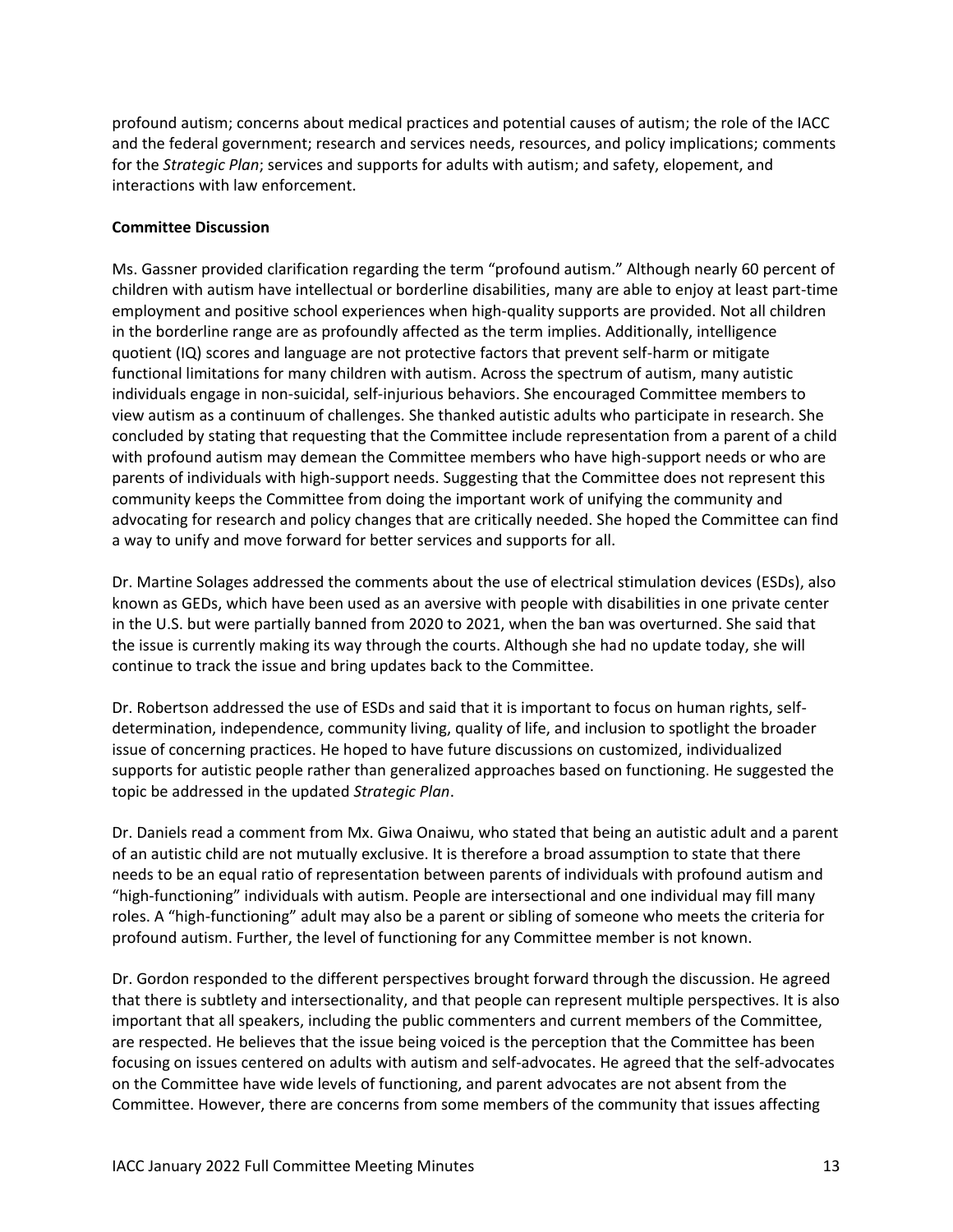individuals with profound autism and their families have not been adequately addressed. He reassured the audience that the Committee will address issues that are important to those with higher support needs. He asked that perspectives from across the community be heard and considered.

Dr. Daniels read a comment from Mx. Giwa Onaiwu, who provided additional thoughts to their original comment. Many individuals are being presumed to be cognitively impaired until they gain the ability to use augmentative and alternative communication (AAC) in late adolescence and adulthood. This will not be the case for everyone, but this supports the idea that a "one size fits all" approach is not useful. They are not necessarily opposed to the term "profound autism," but rather they are opposed to assuming that such individuals do not matter to those who are different than them. Dr. Gordon read the rest of Mx. Giwa Onaiwu's comment. If a non-autistic parent can have a profoundly autistic child, there is no reason to assume that an autistic parent cannot also have a profoundly autistic child. When they, or any other individual, shares their perspective, there should not be an assumption that they are only sharing their own experience.

Ms. Sam Crane added that many of the autistic Committee members have consistently brought up the need for more supports, services, and research. There is a need to move beyond the terms "autistic people" and "non-autistic parents" because many are both. The term "profound autism" may obscure issues that the wide spectrum of autistic people experiences, such as self-harm, significant independent living challenges, or AAC use. Many people have different combinations of needs. When debating "highfunctioning" versus "profound autism," there are many individuals who are not being captured in the discussion.

Dr. Wang said that he is a co-author of article in *The Lancet* in which the term "profound autism" was introduced. It is essential that supports and services are developed and made accessible to individuals with extensive needs. There is also a need for appropriate research on this group. The recognition of those with profound autism should be considered part of the neurodiversity perspective because diversity is not restricted to those who are more functional.

Dr. Halladay commented that there may be misunderstanding about the term "profound autism." She believes that the term may help resolve some of the controversy around topics such as appropriate housing and employment options that have previously been addressed by the IACC. Dr. Halladay also addressed the comment about screen time. There is a program called [Autism Navigator](https://autismnavigator.com/) and [Baby](https://babynavigator.com/)  [Navigator,](https://babynavigator.com/) which are projects led by Florida State University. The program provides webinars twice a month to families and professionals about detecting early signs of autism. They also provide one-on-one support for parents to incorporate skills such as social communication, interaction, and following directions.

Ms. Ivanova Smith said that she is concerned that the term "profound autism" may be used to restrict people's lives and used to justify institutionalization and other restrictions of civil rights. She knows firsthand how a diagnosis can be used to restrict and institutionalize people and segregate them from their communities. She stated that no individual with autism should be institutionalized or restricted in their daily living. She is concerned that the term may be used to hurt those with the most intensive support needs. The limits may not just be institutionalization but also limits on education or placement under guardianship.

Dr. Gordon thanked Ms. Smith for her perspective and agreed that labels should not be used improperly. However, there are a significant number of individuals on the spectrum who need to be in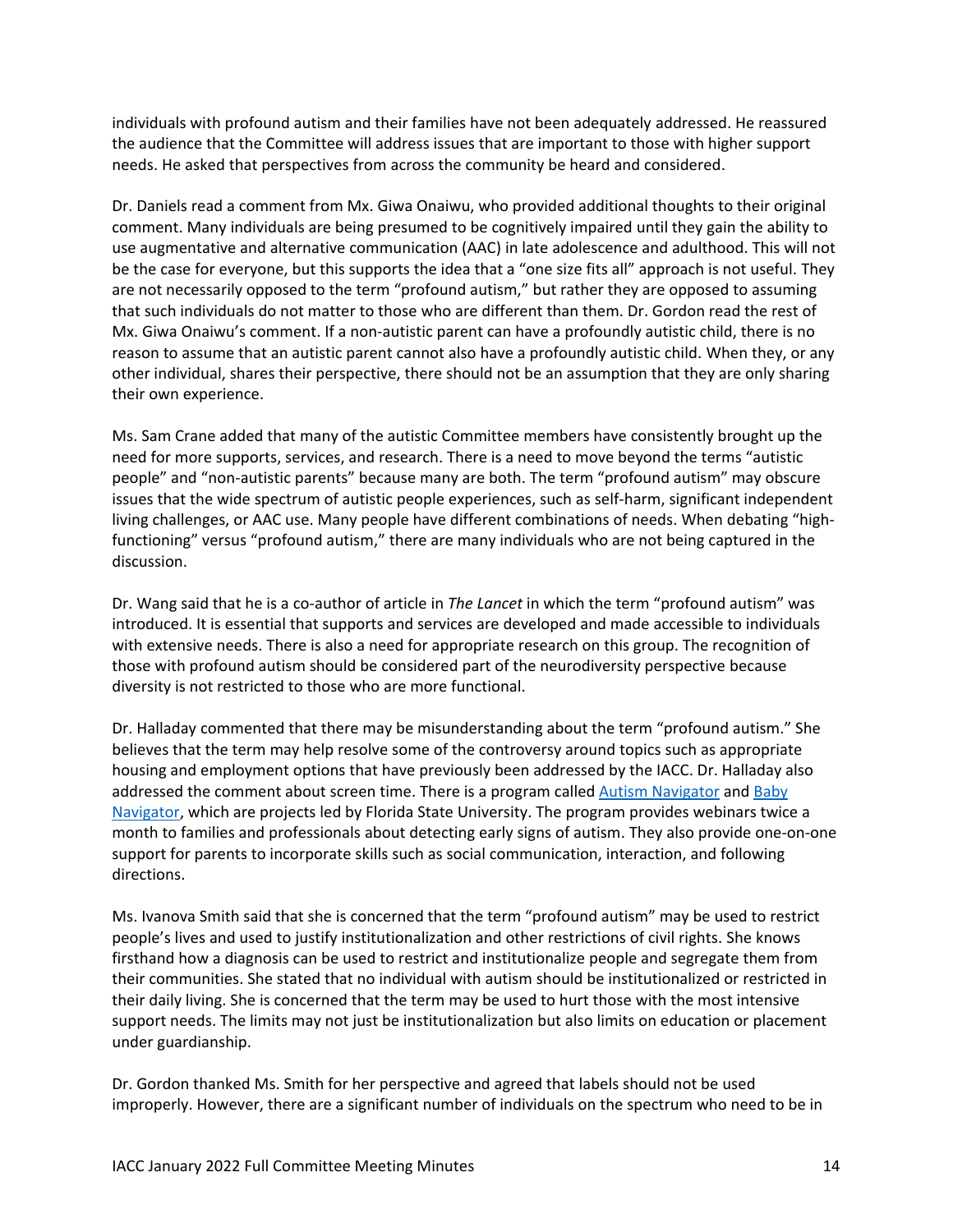places where they can access supports that enable them to live their lives. There may be Committee members, including some of the self-advocates, who need or are caring for people who need this intensive level of care, and these voices need to be heard.

Ms. Crane suggested that this may be a political disagreement being recast as a disagreement between people with different experiences. To say that extremely high-level supports have to be delivered in an institution is a policy disagreement, not a disagreement over whose needs are being represented.

Dr. Jennifer Johnson agreed that what is being discussed is a lack of adequate home- and communitybased services (HCBS) and supports for individuals with the most intensive support needs to communicate their needs and to live independently. It is important to acknowledge that people who are non-speaking are still communicating in some manner. At this time, the various ways that people communicate are not truly accepted. The services and supports made available for people to live independently varies across states and territories and is very much driven by politics. It is important to be careful when characterizing the needs of individuals, their ability to represent themselves, and the current level of supports they are receiving. Dr. Gordon clarified his comments about institutionalizations were in regard to needing a higher level of care. Dr. Johnson stated that reason some individuals "need" institutional services is because of a current lack of adequate HCBS.

Dr. Siegel provided a research perspective. The purpose of *The Lancet* commission was ultimately to drive more research and services. The autism research landscape has dramatically shifted over the last 20 years. A study that he co-authored analyzed 367 treatment studies published between 1990 and 2013 to determine the inclusion of individuals with either intellectual disability, minimally verbal ability (as it was defined at the time), or lower adaptive functioning (similar to the current definition of profound autism). They found that, over that time period, the inclusion of these individuals went from almost all studies to just one-third. In other words, by 2013, two-thirds of treatment studies did *not* include individuals who would currently fall under the profound autism definition. This is an important context to remember when listening to those calling for more investments in this group. Because it is such an under-researched and underrepresented population, there should be an objective in the updated *Strategic Plan* focused on research for services and policies related to those with profound autism.

Ms. Yetta Myrick said that, as a parent of a young adult with autism and intellectual disability, she may not understand what it is like to be autistic, but the root of the issue is access to services. The public members of the Committee were selected to share their lived experience and support the autism community as a whole. The challenge is ensuring that the research portfolio reflects the needs of all individuals with autism. She does not serve on the Committee to support just her son. She serves on the Committee to ensure that all individuals with autism are safe and feel that they have a meaningful place in society. She asked Committee members to bring their focus back to this purpose.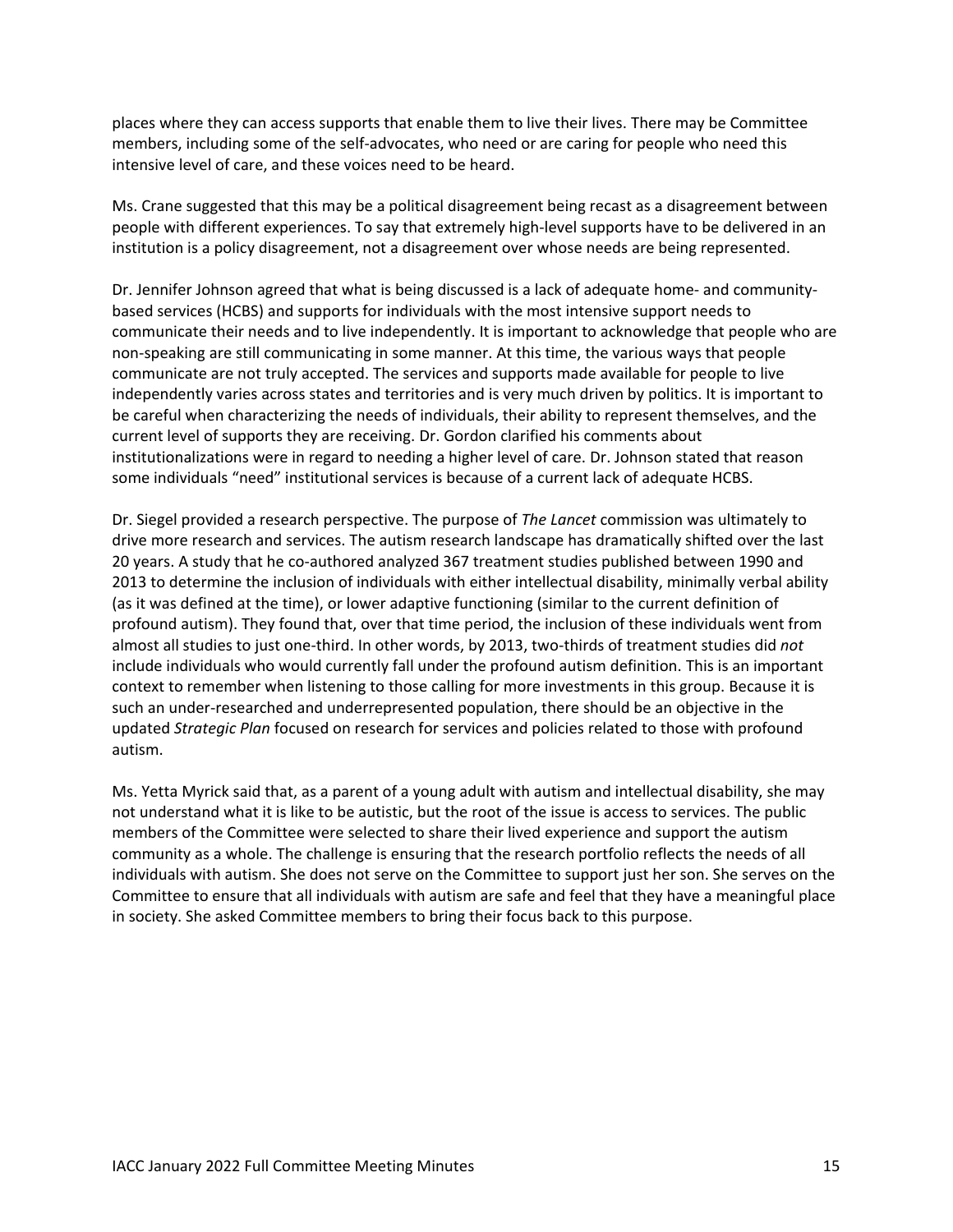# **Findings and Updates from the Autism and Developmental Disabilities Monitoring Network**

**Matthew Maenner, Ph.D.,** Surveillance Team Lead, Child Development and Disability Branch, Division of Human Development and Disability, National Center on Birth Defects and Developmental Disabilities, CDC

Dr. Matthew Maenner reviewed two surveillance studies—one on the [prevalence of autism](https://www.cdc.gov/mmwr/volumes/70/ss/ss7011a1.htm) and the other on [early identification](https://www.cdc.gov/mmwr/volumes/70/ss/ss7010a1.htm) of autism—that were published by the [Autism and Developmental](https://www.cdc.gov/ncbddd/autism/addm.html)  [Disabilities Monitoring \(ADDM\) Network.](https://www.cdc.gov/ncbddd/autism/addm.html) The ADDM Network is a population-based surveillance system that monitors autism among children living in 11 geographically defined and demographically diverse areas. The ADDM Network has been reporting these data every two years since 2000. It originally monitored autism among eight-year-old children but recently expanded surveillance to include tracking early autism identification among four-year-old children. CDC intends to report follow-up data among 16-year-old children who were previously included at age eight.

The latest reports use a new autism case definition based on information collected from health, education, and service records from multiple community sources. The ASD case definition requires that a child has documentation of a written ASD diagnosis by a qualified professional, a special education classification of autism, or an ASD ICD code obtained from administrative or billing information. For the four-year-old children, the ADDM Network also ascertains instances in which children did not meet the autism case definition but had a documented suspicion of autism in their records. The changes are described in [a study](https://pubmed.ncbi.nlm.nih.gov/33847734/) published in the *American Journal of Epidemiology* in 2021. The new definition requires considerably less data collection and a simplified method for data review, thus allowing the ADDM Network to disseminate results faster and fund more sites than previously possible. Importantly, the new approach more transparently reflects that children are being evaluated and served in their communities, which aligns with the purpose of the ADDM Network - to inform and improve practices.

Dr. Maenner reviewed findings from their 2018 surveillance data for eight-year-old children. It is currently estimated that 1 in 44 children (2.3 percent) are on the autism spectrum. There has been a general upward trend over time, which may reflect that participating communities change from year to year. Across the 11 sites, there is considerable variability in autism prevalence, ranging from 1.7 percent in Missouri to 3.9 percent in California. Overall, there were few differences across race and ethnicity; however, several communities within the 11 primary communities reported lower prevalence among Hispanic children as compared to White or Black children. The 2018 report included an estimate for American Indian/Alaska Native (AI/AN) children for the first time, which showed a slightly higher prevalence than other groups. It is important to note that the AI/AN population is very small and therefore the prevalence data is less precise than other groups.

The ADDM Network also collects IQ or adaptive test information. Among children that had information on cognitive testing, 35 percent were classified as having intellectual disability (i.e., IQ less than 70). The proportion of boys and girls with intellectual disability were similar. Across race/ethnicity, the proportion of Black children with intellectual disability continued to be higher than White or Hispanic children. The reason for this disparity may be related to inequities in ascertainment or access to services. Across neighborhood-level income, previous ADDM studies reported a robust association between socioeconomic indicators in autism, but the latest ADDM report did not show a consistent pattern, a finding that requires additional analyses.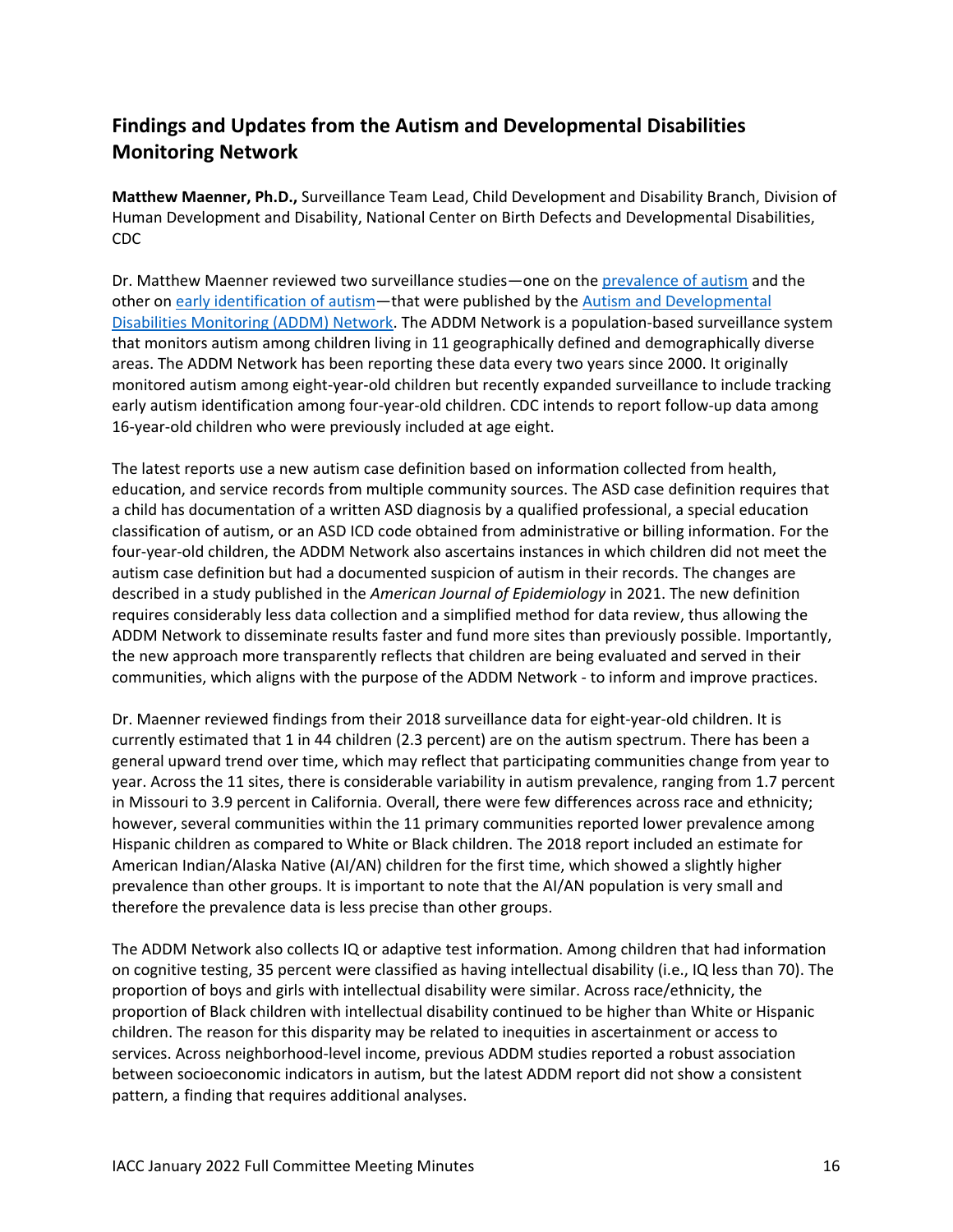Over the years, the overall median age of earliest autism diagnosis has not shown much change. Some may interpret this to mean that there has been no progress in early identification. However, this trend may be due to the different metrics used to measure early autism identification. While the median age of diagnosis shows very little change over time, cumulative incidence of identification by 48 months has quadrupled. Additionally, cumulative incidence metrics reveal racial disparities that are masked when using a median age metric.

Dr. Maenner then reviewed data for four-year-old children. Autism prevalence was lower among fouryear-old children than eight-year-old children in 10 of the 11 sites (with California as the exception). Overall prevalence was 1.7 percent. Data on eight-year-olds show that many children were not identified with autism until age five or later; therefore, it was surprising that the number of children with suspected autism was too small to make a significant impact on the gap between prevalence estimates. Autism prevalence among four-year-old children showed a different pattern across race/ethnicity than among eight-year-old children. White children showed the lowest autism prevalence as compared to other race/ethnicity groups. There was a higher prevalence among Hispanic four-yearold children in five of the 11 sites. The cumulative incidence of early autism identified by 48 months has increased since 2014. Importantly, some sites show more early autism identification among four-yearold children, but some do not—a trend that will be interesting to monitor in the future.

Dr. Maenner reviewed future activities across the ADDM Network. In addition to their follow-up on 16 year-olds, which includes health and transition data, they are also preparing a report on the estimate of children who might meet the definition of profound autism. They are also conducting a pilot study across some of their sites using data linkages for efficient state-wide autism prevalence estimates. This can help generate estimates for communities that have never had local data. The ADDM Network is also continuing their surveillance for 2020. He welcomed the Committee to review the latest ADDM Network data and [reports.](https://www.cdc.gov/ncbddd/autism/addm-community-report/index.html)

### **Committee Discussion**

Dr. Joseph Piven asked about the potential for confounds and bias when ascertaining data through the school system. Dr. Maenner answered that bias should be a core part of interpretation in any public health surveillance system. Not every child is in an area where they receive school services, which is why it is critical to link multiple sources of medical, educational, and other service data. This is an important step in ensuring every child in a geographic area is included. The ADDM Network collaborates with the ED's Office of Special Education Programs (OSEP) and their privacy office to ensure public health surveillance meets privacy requirements. One challenge has been community services, which vary from site to site. There is variation across wealthy and poor neighborhoods. These variations may reflect who is being identified and the practices being used. Dr. Piven asked if there is a need to do a door-to-door study to validate these rates. Dr. Maenner responded that a study to validate these prevalence rates across sites may be interesting, but also extraordinarily expensive. The more useful question is to determine if the surveillance shows that community providers are effectively identifying children. The goal of the ADDM Network is to use data to inform practice.

Ms. Myrick asked how ADDM sites are selected and if there are plans to expand the network. Dr. Maenner answered that site selection is a competitive process, with four-year cooperative agreements. It is an open competition, and they fund as many sites as they have resources to support. Recent changes to surveillance efficiencies have enabled them to do more than previous years. They would like to expand to all states but would need the resources to do so.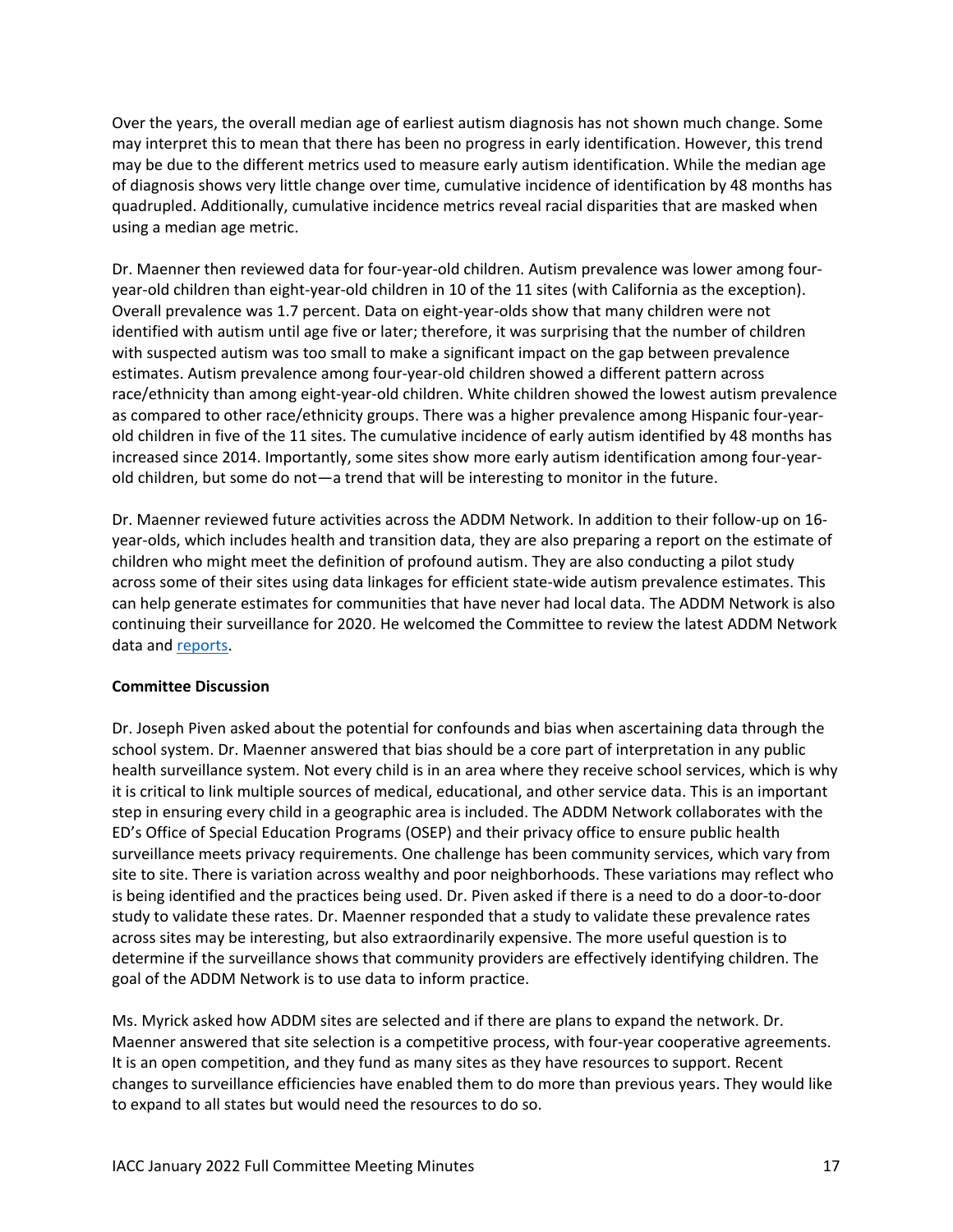Ms. Gassner asked if the 16-year-old population is the same as the previously identified eight-year-olds. She asked if there have been efforts to reduce selection bias, given that many children who have cooccurring intellectual disability or Down's syndrome may not be given an autism diagnosis. Some children may be given a specialized education plan without being categorized as having a specific type of disability. She also asked if there is any effort to identify those diagnosed in adulthood. Dr. Maenner answered that the new report would include children from the same population. They will be able to identify children who have received an autism diagnosis since age eight. In terms of reducing selection bias, the challenge is that sites vary in their service and education infrastructure and children may receive autism services from different programs. They try to link all available sources. They do track select co-occurring conditions when documented, and it would be interesting to determine if the proportion of children with those conditions changed over time. They are interested in learning more about the prevalence of autism in adults and post-high school outcomes. However, the ability to do this is based on currently available resources. While it is challenging to include adults, there are positive steps in that direction with the inclusion of 16-year-old follow-up data.

Dr. Wexler asked how the ADDM Network uses the ED OSEP publicly accessible state data. Dr. Maenner answered that data is collected from state and local entities and that they collaborated with OSEP's privacy office to outline a data use agreement between entities. They do not get data from a federal source at this point. They do need identifiable information to securely link state data with other data, such as Medicaid services. The identifiable data is subsequently destroyed, and the analytic extract is deidentified. They use OSEP's Child Count data for their data visualization site for different autism data sources. This allows users to compare data for their state, such as autism prevalence Medicaid usage. Dr. Wexler advised Dr. Maenner to be aware that their data on three- to -five-year-old children is oddly skewed because states are allowed to report children as developmentally delayed as opposed to reporting them under a disability category. He offered the support of his team to help facilitate any analyses the ADDM Network would like to explore with ED data.

Ms. Prince addressed the challenge of collecting accurate data on adults with autism. It is hard to advocate for adults on the autism spectrum on the state level without having prevalence data. She asked if there is anything that prevents the CDC from conducting more research on this population. Dr. Maenner said that there is significant interest in in expanding the program to include adults, both in surveillance and research programs. Historically, programs have been anchored in a focus on children and they are moving to include adolescents. Th[e Study to Explore Early Development](https://www.cdc.gov/ncbddd/autism/seed.html) (SEED) research program may have a cohort that is starting to reach adulthood. It is difficult to wait for longitudinal data in real time. The ADDM Network activities are defined by Congressional language. They would take any opportunity given to expand into including adults.

Dr. Robertson concurred that a focus on adults is important. The U.S. is significantly behind the curve as compared to other countries, such as the United Kingdom (U.K.) or Australia, in tracking adults and their needs. He wondered if practices and approaches they are using could be adapted for monitoring adults in the U.S. He asked if there were promising and best practices from the ADDM Network and in the SEED program that could be applied to needs assessments focused on autistic adults. Dr. Maenner said that the idea of looking to international efforts is an excellent idea in terms of becoming familiar with population-level surveillance efforts. In terms of the ADDM Network's program informing needs assessments, the goal of public health surveillance is to inform practice. Surveillance is done at a population-level and to identify disparities or other trends that warrant further investigation. The SEED program pivoted in the last year-and-a-half to conduct a COVID-19 impact study to learn how their families have been affected by the pandemic. There is much that can be done to understand people's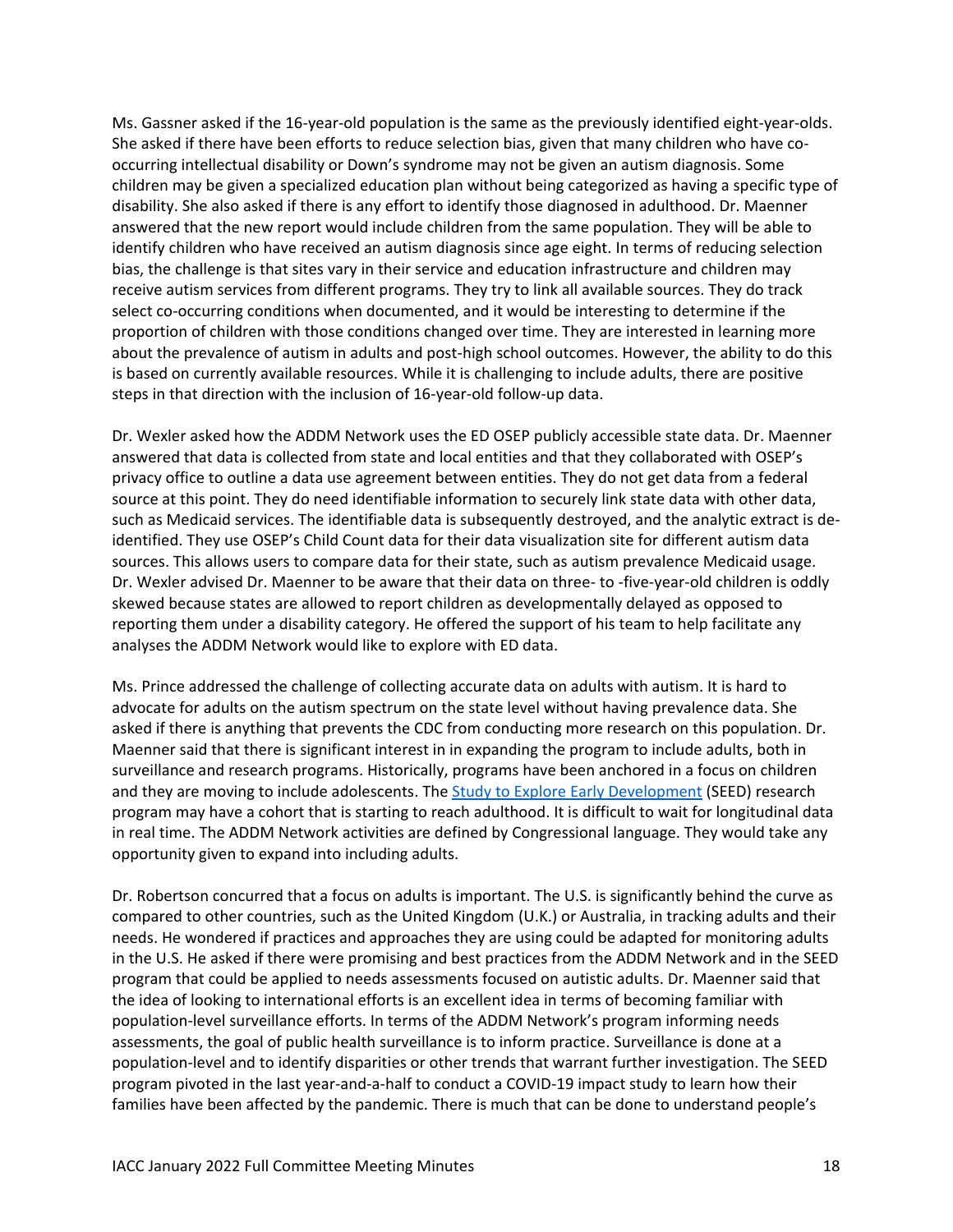needs. Dr. Robertson clarified that other countries have published their studies on adult autism prevalence and needs assessment. For instance, the U.K. conducted a needs assessment for autistic adults across the entire country, expanding from the local level to the national level, which has driven much of their efforts to improve service systems for autistic adults. Connecting with other countries may be a natural extension of both the ADDM Network and the SEED program as they shift into older children as they age.

# **The Lancet Commission: An International Multi-Disciplinary Group's Perspective on the Future of Healthcare and Clinical Research in Autism**

**Catherine Lord, Ph.D.,** George Tarjan Distinguished Professor of Child and Adolescent Psychiatry, UCLA David Geffen School of Medicine, Semel Institute of Neuroscience and Human Behavior

Dr. Catherine Lord co-chaired *The Lancet* commission on the future of care and clinical research in autism with Dr. Tony Charman. The commission developed the report called *[An International Multi-](https://www.thelancet.com/pdfs/journals/lancet/PIIS0140-6736(21)01541-5.pdf)[Disciplinary Group's Perspective on the Future of Healthcare and Clinical Research in Autism](https://www.thelancet.com/pdfs/journals/lancet/PIIS0140-6736(21)01541-5.pdf)*. The international committee of 32 members reflected a range of different disciplines, countries, ethnicities, and perspectives. They conducted three in-person meetings, including two conferences about international approaches to autism. The committee was divided into subcommittees responsible for outlining certain sections and recommendations of the report. The final draft of the report was then reviewed by three external reviewers, revised, and published in December 2021. There is also an effort to produce a plain language version by spring 2022.

Dr. Lord expressed that the international group recognized the urgency of addressing ways to improve the lives of all people with autism and their families. Current scientific data provides valuable information but has little direct effect on the practical strategies to improve supports and interventions. Part of the challenge is that autism is heterogeneous. Although there is an understanding that autism is a neurobiological condition, the idea that understanding genetic mechanisms would inform practical answers has not been realized. The committee aimed to call attention to the clinical challenges that are unlikely to be solved through biomedical solutions in the near future. Their recommendations were therefore focused on what would make a difference within the next five years. The committee recommends approaches to improve mental and physical health of autistic people through the strengthening of supportive systems. These approaches must include the immediate- and long-term effects on quality of life for both autistic people and their families.

The committee also acknowledged that affecting change within complicated federal systems is a challenge. Differences in how autism manifests both between individuals and across the lifespan also furthers these challenges. People may need different supports across the lifespan. The committee recognized that many autistic people have strengths that contribute to society and that it is important to value autism in neurodiversity.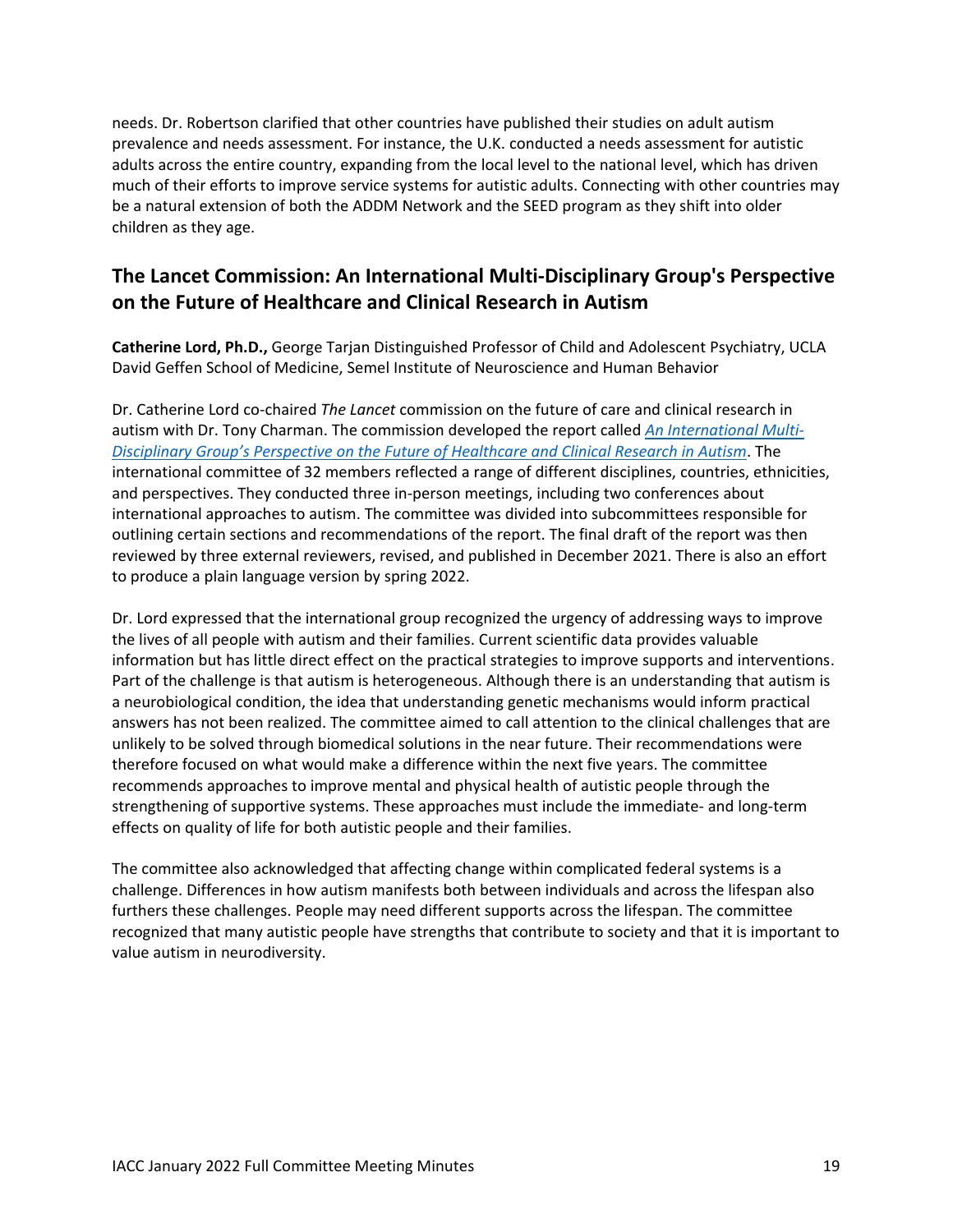Across the lifespan, the combination of different experiences and biological risk can result in even greater challenges. For instance, restricted access to employment may increase risk of mental health challenges. There is evidence of approaches that can help improve these challenges, in terms of changing or adapting environments and teaching skills. Strategies include early intervention, naturalistic interventions to promote parent-child interaction, and psychopharmacological treatment for cooccurring conditions.

Research typically compares interventions to treatment as usual rather than comparing different treatments. Therefore, there is a lack of information on which treatments might be the most effective for different populations or for the same population at different timepoints. Understanding this information would save researchers time in developing culturally appropriate interventions that are adapted to the needs of different communities.

One important question that the committee addressed was how to personalize care in autism. In the report, they proposed a stepped care personalized health approach. Most stepped care approaches are created from the point-of-view of a provider, rather than an individual. There has been a push to develop an assessment tool that identifies autism at any age, any level, anywhere. Autism is not a disease, but a condition that causes impairments across a wide range of daily living experiences. They proposed that stepped care should consider the profile of the individual with autism, their family, resources, and community to understand the burden, needs, strengths, and challenges. A diagnosis of autism relays very little about individual needs. The stepped care personalized approach considers individual factors such as safety, age, preferences, symptom severity, and the effect of symptoms on practical life. It considers family factors such as independence, culture, stigma and acceptance, environment, schedules, access to services, and resources. It must identify priorities and preferences for practical interventions.

In terms of research, there is a need to understand which interventions are effective in different populations and environments, at different times, and across different intensities and lengths of time. There is a need for practical solutions. It is necessary to understand the different components involved in implementation and to recognize under what conditions an intervention will support meaningful change. For example, it is important to know how many hours a week of a certain therapy a child really needs. There is also a need to understand what is financially feasible for systems and families and differences in services across schools and areas with different socio-economic profiles.

The committee also addressed inequities in medical and service provisions. Ninety-five percent of children with developmental disabilities under age five live in low-and-middle-income countries (LMIC). Key recommendations included a need for more responsive service systems, integration of evidencebased interventions into care models, high quality research conducted in LMICs, and equitable access to services for underserved and minority groups. Underserved and minoritized populations include girls and women, the LGBTQ population, racial/ethnic minorities, and individuals who are minimally verbal. There is a need for formal medical documentation through governmental health care, education, and social care systems. There is also a need for integration across systems. Research should prioritize clinical practice that increases the understanding of what interventions work for whom and when. Sample sizes need to be large enough to have meaningful results. Furthermore, there is a shortage of service providers, and those without professional training are often called upon to deliver care to autistic individuals.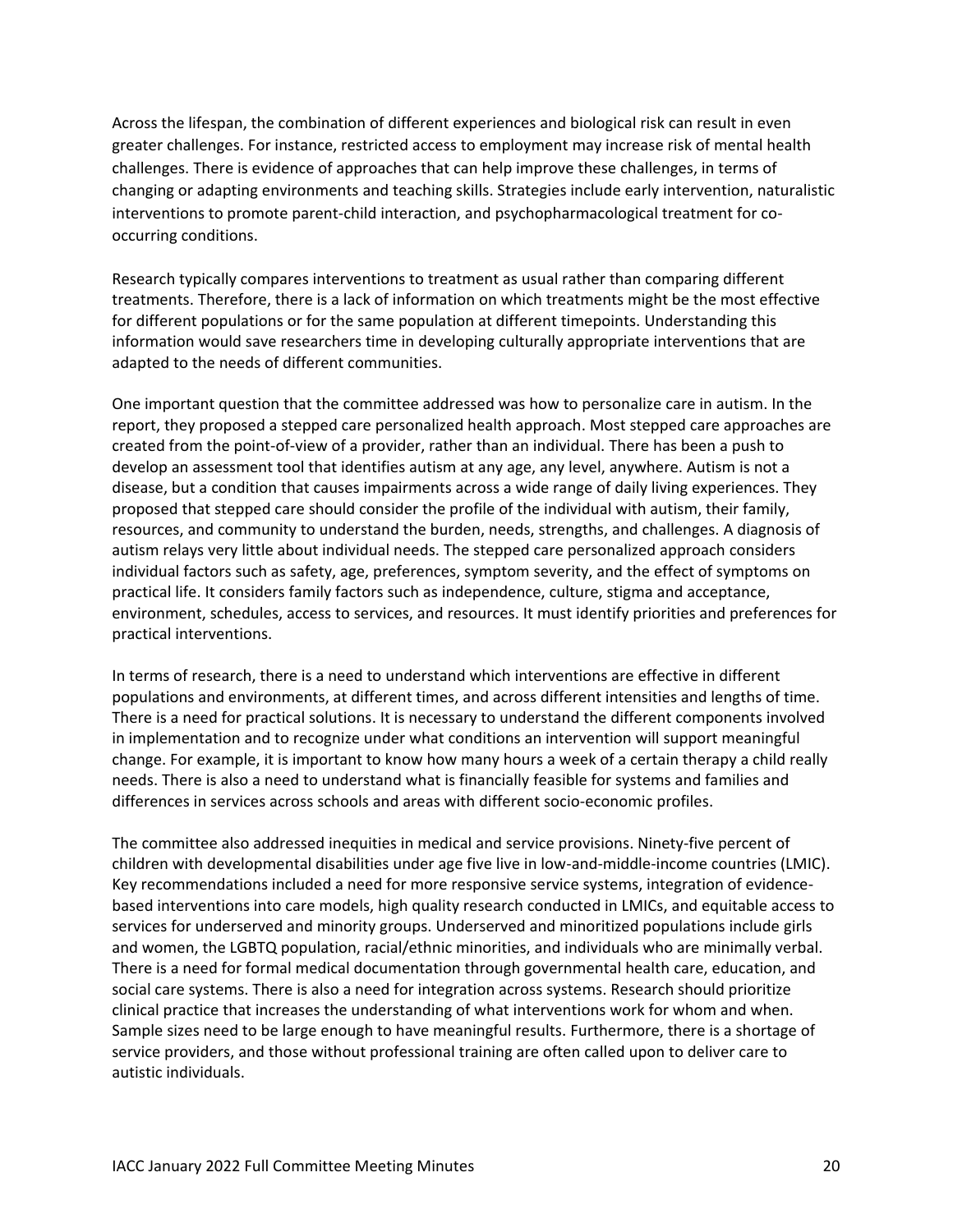The committee proposed the term "profound autism" as an administrative term. The term highlights the needs of autistic people with severe intellectual and communication disabilities who cannot speak for themselves, need extensive care throughout their lives, and cannot take care of their adaptive daily needs. IQ or limited language are used as criteria because there are data available from large samples that indicate the complex, extensive needs of this population. The committee also looked at data from three cohorts that showed that the proportion of autistic individuals who would meet these criteria ranged from 18 to 48 percent. The term was suggested to be a voluntary designation intended to spur the clinical and research communities into prioritizing the needs of the most vulnerable and underserved among those with autism.

Forty-eight percent came from an early diagnosis study conducted over 30 years ago and does not reflect who is currently getting diagnosed. One interesting lesson learned from their Scandinavian cohort was that their registries showed very few individuals falling under the criteria for profound autism. These children were not being entered into the registry because it was populated by physicians and the children were receiving services through a different program. The separate early childhood data indicated that the estimated prevalence of profound autism was approximately 18 percent. Importantly, these children are also being lost in research efforts. Therefore, the goal of developing the term "profound autism" was to begin identifying this traditionally excluded population and to determine what can be done to improve the quality of their lives.

Dr. Lord summarized that the committee recommends personalized, developmentally target interventions over the life course; implementation science and community-based effectiveness trials; cost-effectiveness research to support decision making; engagement of stakeholders in intervention development and deployment; culturally adapted and tailored intervention approaches; and the use of more advanced research designs to answer complex questions. Individuals with autism can reach certain levels of independence and how much support they receive will make a difference. Moving to identify all individuals with autism can help improve services and quality of life, and there is a need to work together towards this common goal.

### **Committee Discussion**

Ms. Gassner asked about the representation of autistic researchers and of people of color within the committee. Dr. Lord answered that there were three people on the committee who identified as autistic and were involved in advocacy. There were two African American individuals, two Latinx individuals, and representation from other non-White races/ethnicities. The group particularly benefited from the perspectives of a committee member who is an individual with autism and mother to autistic children.

Dr. Tager-Flusberg commented that there are effective behavioral interventions for treating children with autism. These interventions may not work for all children, but there is an understanding that they work for most. She agreed that the critical questions were exactly how, when, and where these interventions worked best. The last request for applications (RFA) from the Autism Centers for Excellence (ACE) did not mention treatment. The committee's call for large-scale studies to address behavioral interventions from a personalized approach is a critical recommendation. Much is being invested in personalized interventions that target genetic therapies that will not be realized for a long time.

Ms. Crane added that it is important to include autistic self-advocates, and specifically those with high support needs, in future work. The Committee members who have high support needs have expressed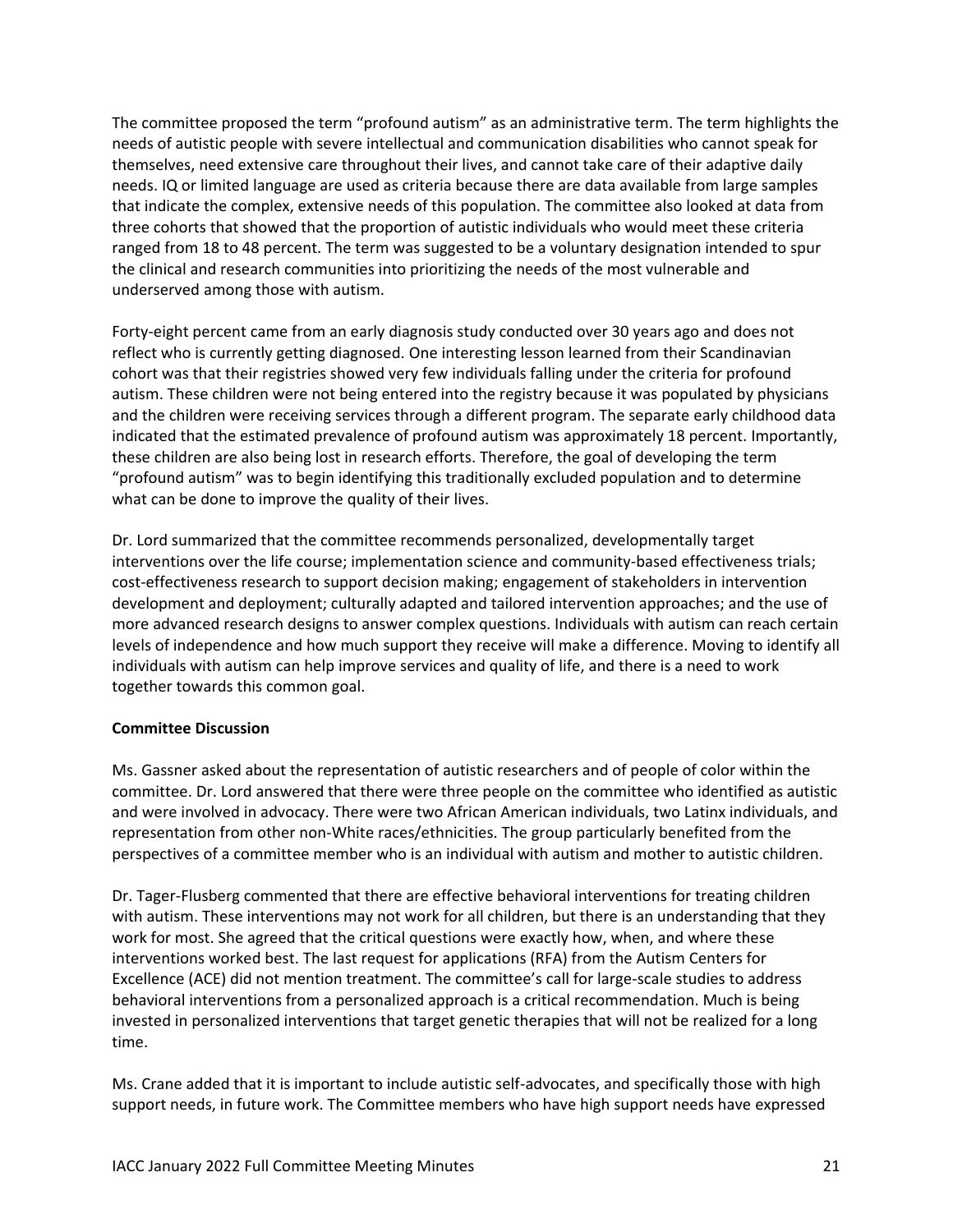their concerns that the profound autism designation may obscure their own needs. Dr. Lord said their committee included parents of individuals with severe intellectual disabilities and autism, but not individuals with high support needs.

Dr. Johnson asked to what extent the committee discussed the interaction between the individual and systems. Individuals from diverse backgrounds experience the service system differently and it is important to conduct research through an intersectional lens. Dr. Lord agreed and said that the committee did not end up with representation from the systems perspective.

Dr. Alice Carter said that, in addition to determining the timing of interventions, it is also important to consider *who* is able to conduct the interventions. She appreciated the recommendation to not rely only on developmental psychologists and pediatricians. It is important to examine existing service systems to determine how to do a better job of quickly disseminating evidence-based interventions. Many people in the U.S. in lower-resourced communities cannot access services. Dr. Lord responded that the committee discussed task-sharing in terms of determining who can provide services and supports.

Dr. Halladay asked Dr. Lord to identify a few components of their recommendations that the Committee should include in the updated *Strategic Plan*. Dr. Lord said that large, diverse, multi-site studies are necessary to determine who can benefit from which interventions. There also needs to be support for comparative treatment studies and efforts to determine which factors are most impactful for treatment response at different ages.

Dr. Gordon encouraged Committee members to read *The Lancet* report and to consider which specific, recommendations could be incorporated into the updated *Strategic Plan*. The NIMH can put mechanisms in place to facilitate larger studies that compare treatments. The ACEs currently do this to come extent.

Dr. Wang reiterated that the report did not adequately address issues of intersectionality but there is a key message box on page one of the report that could be used as a springboard for those would like to continue discussion on it.

## **IACC Committee Business (continued)**

**Joshua Gordon, M.D., Ph.D.,** Director, NIMH and *Chair*, IACC **Susan Daniels, Ph.D.** Director, OARC, NIMH; *Executive Secretary*, IACC; and Acting National Autism Coordinator

### **Summary of Advances**

Dr. Daniels reminded the Committee that they are working on the *2020 Summary of Advances*. Several Committee members submitted nominations. After a review of those nominations, OARC will send ballots for Committee members to vote on their top 20 articles. The final top 20 articles will then be summarized for the report. The purpose of this discussion is to refine the list of nominations.

Dr. Gordon said that this discussion was to address some nominations that were of concern and to allow nominators to highlight their submissions. The Question areas were taken from the current *Strategic Plan*. The 2021 process will use the revised set of Question areas after the *Strategic Plan* is updated.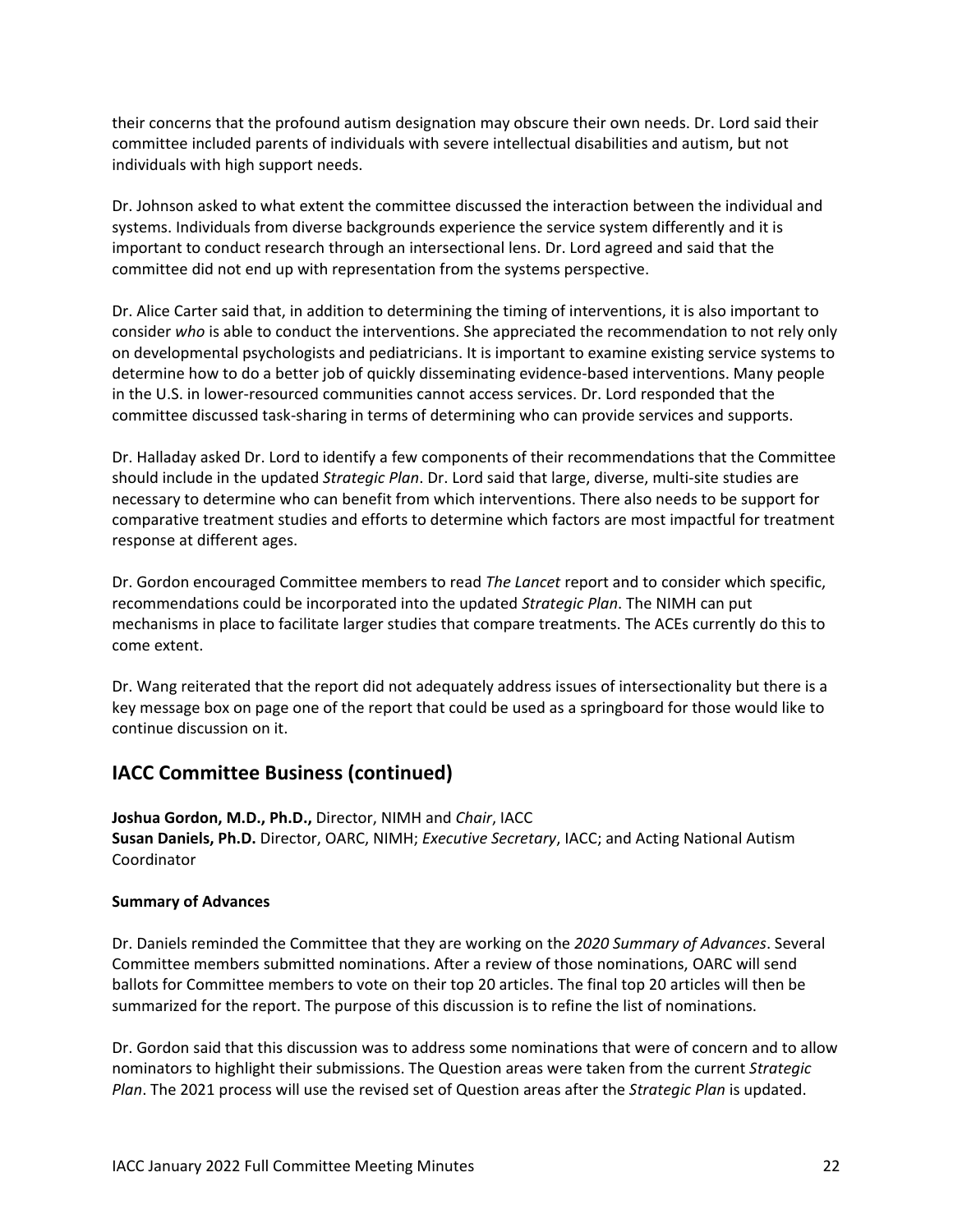#### **Question 1: Screening and Diagnosis**

There were two articles under Question 1 that were of concern because they may not be specific enough to ASD. The first was *Trends in Pediatrician's Developmental Screening: 2002-2016* and the second was *Validation of the NIH Toolbox Cognitive Battery in Intellectual Disability*.

Dr. Gordon highlighted the *Early Detection for Better Outcomes: Universal Developmental Surveillance for Autism across Health and Early Childhood Education Settings* because it was piloted in a very large group of children and showed a higher predictive value than the current Parents' Evaluation of Developmental Status (PEDS) assessment tool. He also highlighted the *Validation of the Developmental Check-in Tool for Low-Literacy Autism Screening*, which was conducted in real-world settings with children from low-income and racial/ethnic minority families in which English was not the primary language.

Dr. Wang asked what merits being designated as an advance. Dr. Gordon responded that ideally it is something addressing what the Committee would like the public (i.e., Congress) to know about because it is either promising or definitive enough to follow-up on. He advised Committee members to avoid articles that are reviews or that are too small to provide definitive answers. Additionally, articles should be specific to autism.

Dr. Carter suggested that, given concerns with sensitivity in screening, they may want to wait for more definitive findings before including these articles. She believes measures can be pushed out too soon and may not work as well as they should. She highlighted the articles that speak to disparities as particularly important, such as *Timing of the Diagnosis of Autism in African American Children.*

A poll was conducted to determine if the two studies of concern should be included in the ballot, given that they are not specific to ASD. There were a significant number of "no" votes (70 percent) for the first study and mixed responses for the second. Dr. Gordon suggested including the second study in the ballot but not the first.

### **Question 2: Biology**

There were no articles of concern under Question Two.

Dr. Gordon said that there were a number of articles on genes associated with autism and their biological consequences. He highlighted the *Autism-associated SHANK3 Mutations Impair Maturation of Neuromuscular Junctions and Striated Muscles* and the *Trajectories in Symptoms of Autism and Cognitive Ability in Autism from Childhood to Adult Life*.

Ms. Crane agreed that the study on motor function is critical because many who are non-speaking also have significant motor planning concerns. She highlighted the *Sleep Onset Problems and Subcortical Development in Infants Later Diagnosed with autism Spectrum Disorder* for its focus on an important concern for many in the community. She asked for clarification on why the longitudinal study on autism outcomes and cognitive function was under this Question area. Dr. Daniels clarified that it fit the criteria for Question 2.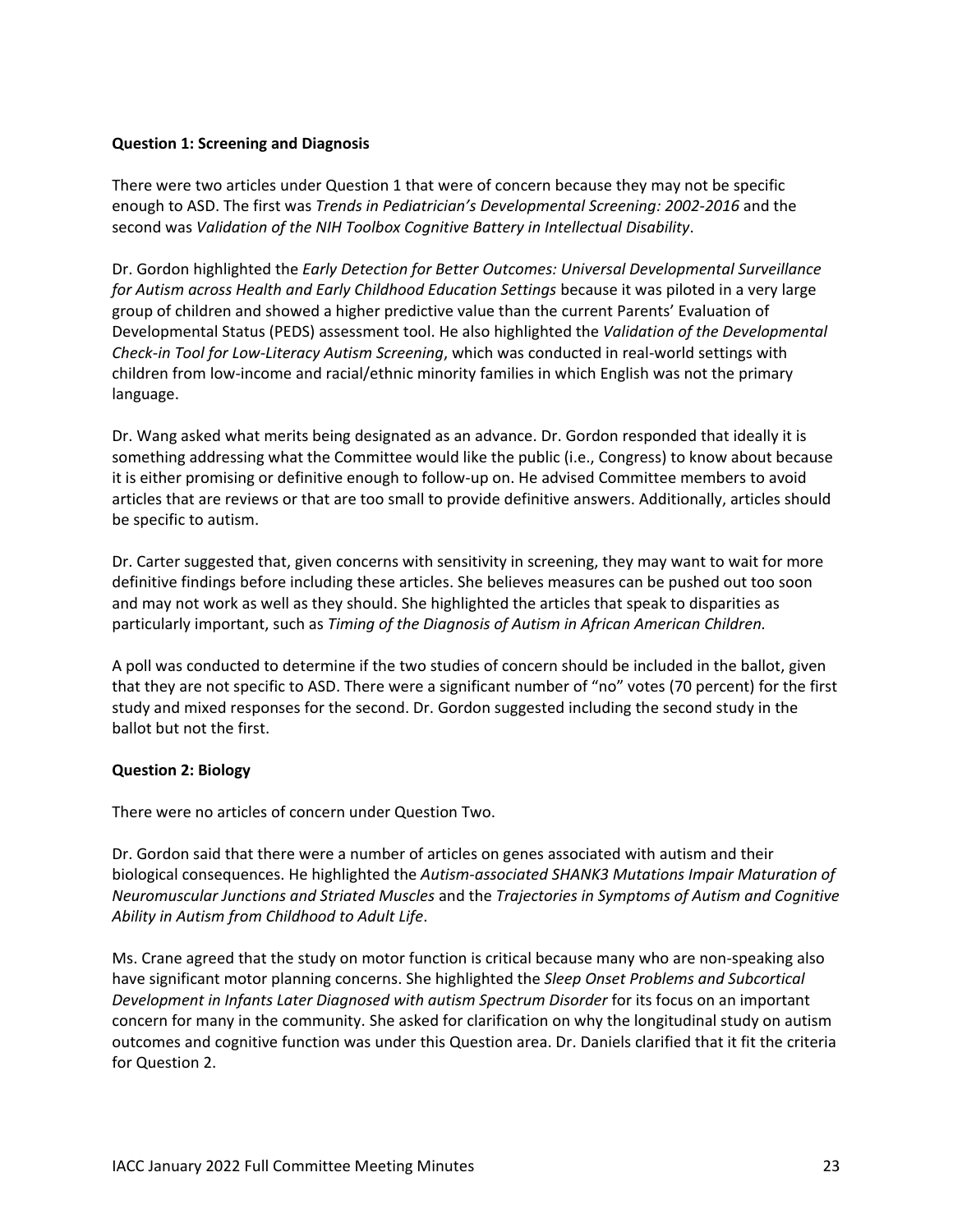Dr. Wang also agreed that motor issues and sleep were important areas to study. He generally does not consider any research that focuses on a single gene to have broad significance, especially when those genes account for a small fraction of autism. There are some exceptions, such as the FMR1 gene for Fragile X because it interacts with so many other genes that are also implicated in the underlying biology of autism. Dr. Gordon said that he shared the skepticism about the general relevance of single genes and added that SHANK3 may be similar to FMR1 because it clearly creates a syndrome.

Dr. Daniels clarified that the nominations from OARC were intended to help jump start the process, as the Committee was not in session in 2020.

## **Question 3: Risk Factors**

There were no articles of concern under Question Three.

Dr. Gordon highlighted two articles that involve environmental risk factors: *Environmental Epigenetics of Diesel Particulate Matter Toxicogenomics* and *Gestational Exposures to Phthalates and Folic Acid, and Autistic Traits in Canadian Children*.

Ms. Gassner appreciated the article *Inherited Risk for Autism through Maternal and Paternal Lineage* for its potential to provide more intensive parental support in the early intervention years. Autistic parents may especially struggle with multitasking in the first years of their child's life. Dr. Gordon said that this was helpful insight.

## **Question 4: Treatments and Interventions**

There were three articles of concern under this question area. The first, *Interventions to Address Health Outcomes Among Autistic Adults*, was a systematic review, and the second, *Project AIM: Autism Intervention Meta-analysis for Studies of Young Children*, was a meta-analysis. Systematic reviews are generally not included because they do not address a novel finding. A meta-analysis, however, can reveal a new result or solidify understanding about the impact of a result. Dr. Gordon invited the nominator to discuss the article.

Dr. Halladay nominated the Project AIM study and said that the article looked at vast amounts of data to highlight the proximal and distal factors in behavioral interventions for autism that need more attention. The findings of this article influenced some of her comments on the *Strategic Plan* updates. The article was also considered "outstanding" by the Autism Society for Autism Research.

Dr. Taylor agreed that the Project AIM study brought new information from the studies it included. She also suggested that the systematic review should not be included in the ballot but that the meta-analysis should. Dr. Elaine Cohen Hubal added that systematic reviews may glean new insights, and sometimes studies are labeled as systemic reviews when they are not.

Ms. Gassner nominated the systematic review. The article focused primarily on interventions as experienced by autistic adults and thought the narrowness of the focus may fit under the nomination criteria. However, she does understand the justification for not including systematic reviews in general. She added that this study examines issues related Medicaid/Medicare enrollment of people from ethnic/racial minority backgrounds.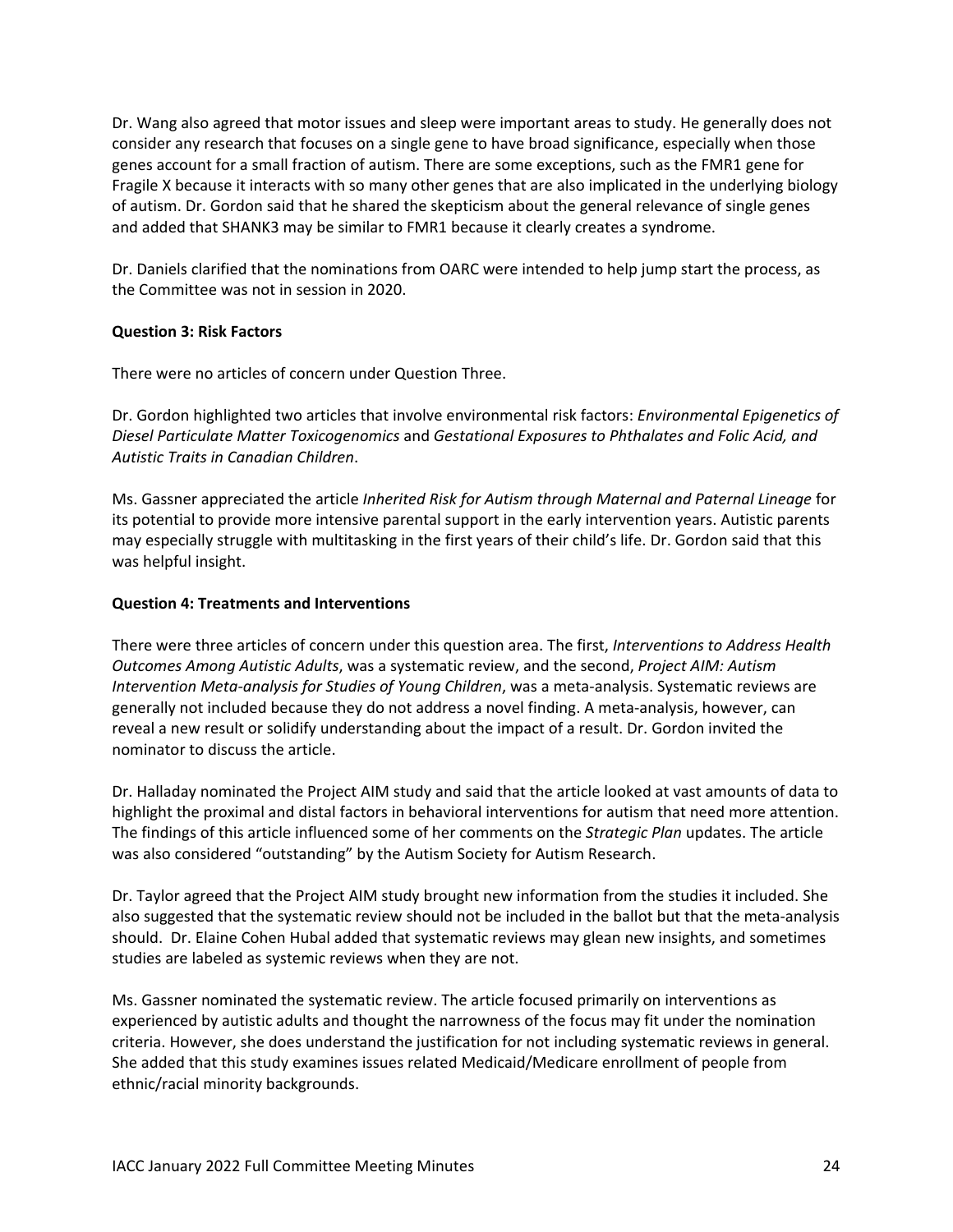A poll was conducted to determine if the first two studies of concern should be included in the ballot. A significant number of "no" votes (76 percent) were received for the systematic review and a significant number of "yes" (79 percent) were received for the meta-analysis.

The third article of concern under this question area was *Weight Management in Primary Care for Children with Autism: Expert Recommendations.* Dr. Taylor said that this study is a consensus statement on weight management, which is an important issue, however she was not sure if it fits the criteria.

Dr. Gordon suggested that the article *A Multisite Randomized Controlled Trial Comparing the Effects of Intervention Intensity and Intervention Style on Outcomes for Young Children with Autism* may be important. Ms. Crane concurred.

### **Question 5: Services**

There was one article of concern under this question area. *Undocumented Mexican Mothers of Children with Autism: Navigating the Health Care and Educational Service Systems* was of concern because of the small sample size.

Ms. Gassner reiterated her concern for not examining qualitative research as the can be a foundation for building larger studies. Dr. Gordon agreed about the concern and said that its inclusion in the *Summary of Advances* may be problematic.

Dr. Johnson said that another consideration was that there will likely be small sample size with this type of population because not many individuals will fit the inclusion criteria and not many will come forward to participate in research. Dr. Gordon agreed that this was a good point.

A poll was conducted to determine if this study should be included in the ballot. The majority of responses were "no" (65 percent).

Ms. Gassner highlighted the *Competitive Employment for Transition-Aged Youth with Significant Impact from Autism* study for its focus on employment outcomes but is concerned that Project SEARCH tends to choose individuals who are most likely to succeed. Dr. Gordon said that this is a trial that looks at Project SEARCH with ASD supports compared to treatment as usual.

#### **Question 6: Lifespan Issues**

There were two articles of concern under this question area. The first, *Listening to the Autistic Voice: Mental Health Priorities to Guide Research and Practice in Autism from a Stakeholder Perspective,* was considered an information-gathering activity to set priorities. The second, *Changes in Access to Educational and Healthcare Services for Individuals with Intellectual and Developmental Disabilities During the COVID-19 Restrictions* was not considered specific to ASD.

Dr. Gordon highlighted the *Health Disparities Among Sexual and Gender Minorities with Autism Spectrum Disorder* article. This article defines an important need. He also highlighted *Defining Positive Outcomes in More and Less Cognitively Able Autistic Adults*, which was interesting because of its focus and may point to important treatment targets.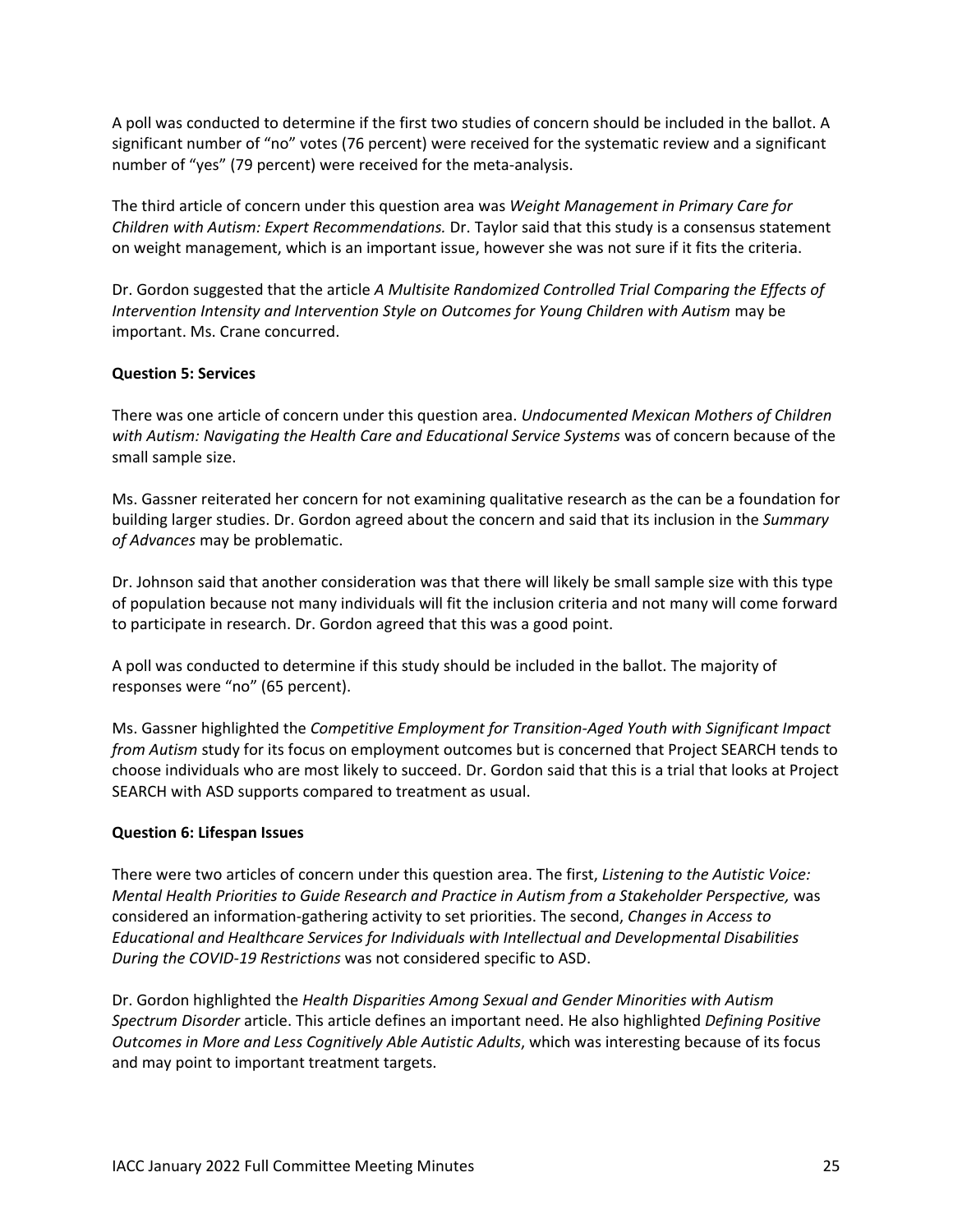Ms. Prince asked how other efforts to provide adult services, such as those led by Madison House, may be included in the *Summary of Advances.* Dr. Gordon responded that she may nominate articles for the year that it was published and that they must be peer-reviewed.

Ms. Gassner highlighted *A Comparative Study of Autistic and Non-Autistic Women's Experience of Motherhood*, suggesting that it provided insights about parenting. She also highlighted the *Trends in Supplemental Security Income Payments to Adults with Autism* article, as it highlights issue related to poverty.

Dr. Taylor highlighted the *Social Capital and Autism in Young Adulthood* and the *Development and Psychometric Testing of the AASPIRE Adult Autism Healthcare Provider Self-Efficacy Scale* articles for their methodology.

A poll was conducted to determine if the two concerning studies should be included in the ballot. There were a significant number of "no" votes (66 percent) for the first article and mixed results for the second article. Dr. Gordon recommended that the second article be included in the ballot.

#### **Question 7: Infrastructure and Surveillance**

There were no articles of concern under Question 7.

Dr. Gordon highlighted the three articles nominated by CDC articles because they characterized the latest surveillance data. He also highlighted a *Rhode Island Consortium for Autism Research and Treatment (RI-CART)* that pointed to high co-morbid medical and psychiatric conditions.

Ms. Gassner highlighted the *National and State Estimates of Adults with Autism Spectrum Disorder* article as a good advocacy tool to communicate the needs of autistic people.

Dr. Gordon encouraged Committee members to vote for between one and three articles in each question area, if possible.

Dr. Daniels said that the Committee will discuss the *2021 Summary of Advances* at the next Committee meeting.

Ms. Gassner suggested that a brief orientation meeting for new Committee members would be helpful to clarify what members are charged to do. Dr. Gordon said that a good time for this meeting would be before the next full Committee meeting so that new Committee members would feel more prepared for discussing the *2021 Summary of Advances*.